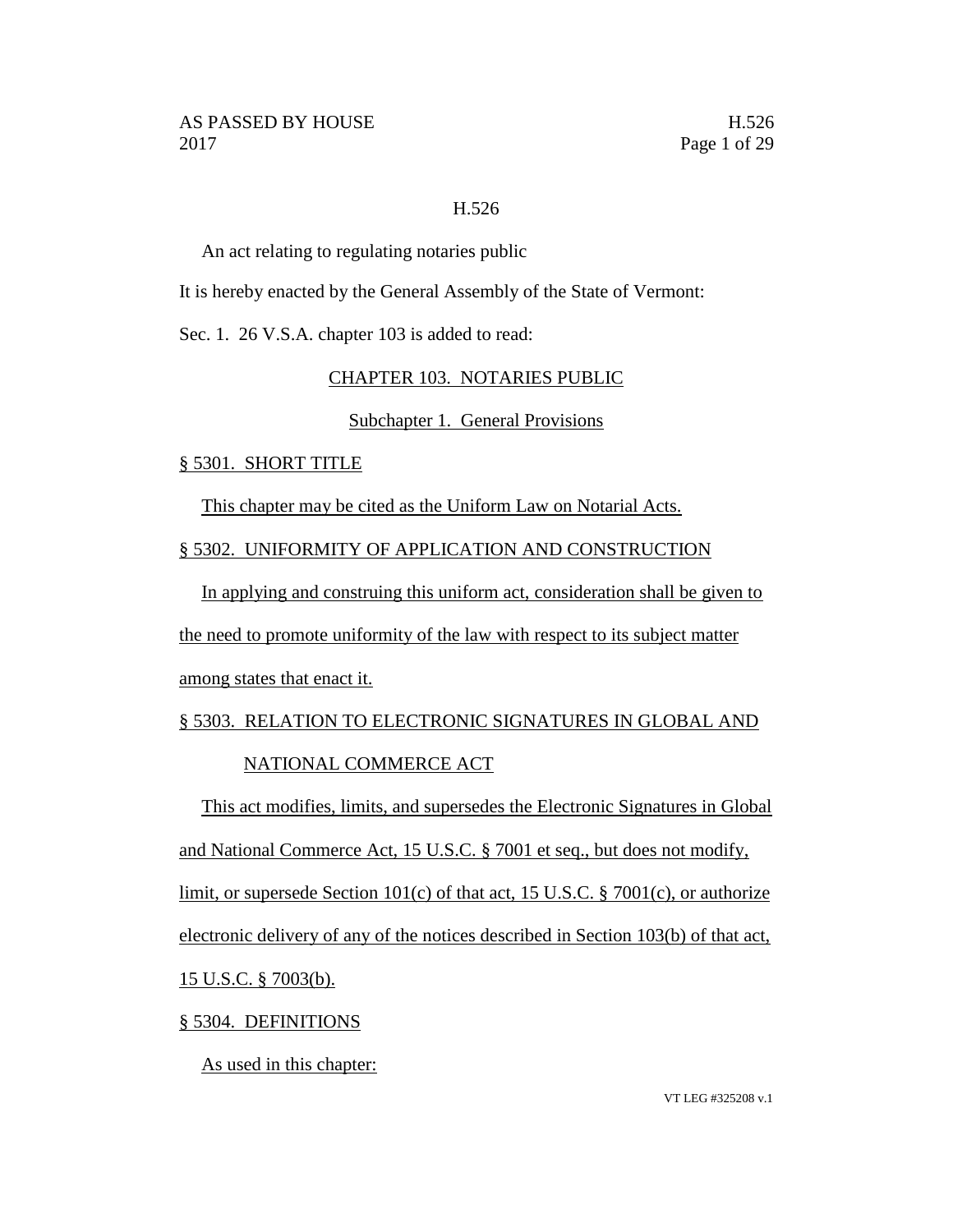(1) "Acknowledgment" means a declaration by an individual before a notarial officer that the individual has signed a record for the purpose stated in the record and, if the record is signed in a representative capacity, that the individual signed the record with proper authority and signed it as the act of the individual or entity identified in the record.

(2) "Certificate" or "notarial certificate" means the part of, or attachment to, a notarized document that is completed by a notarial officer, bears the required information set forth in section 5367 of this chapter, and states the facts attested to or certified by the notarial officer in a particular notarization.

(3) "Electronic" means relating to technology having electrical, digital, magnetic, wireless, optical, electromagnetic, or similar capabilities.

(4) "Electronic signature" means an electronic symbol, sound, or process attached to or logically associated with a record and executed or adopted by an individual with the intent to sign the record.

(5) "In a representative capacity" means acting as:

(A) an authorized officer, agent, partner, trustee, or other representative for a person other than an individual;

(B) a public officer, personal representative, guardian, or other representative, in the capacity stated in a record;

(C) an agent or attorney-in-fact for a principal; or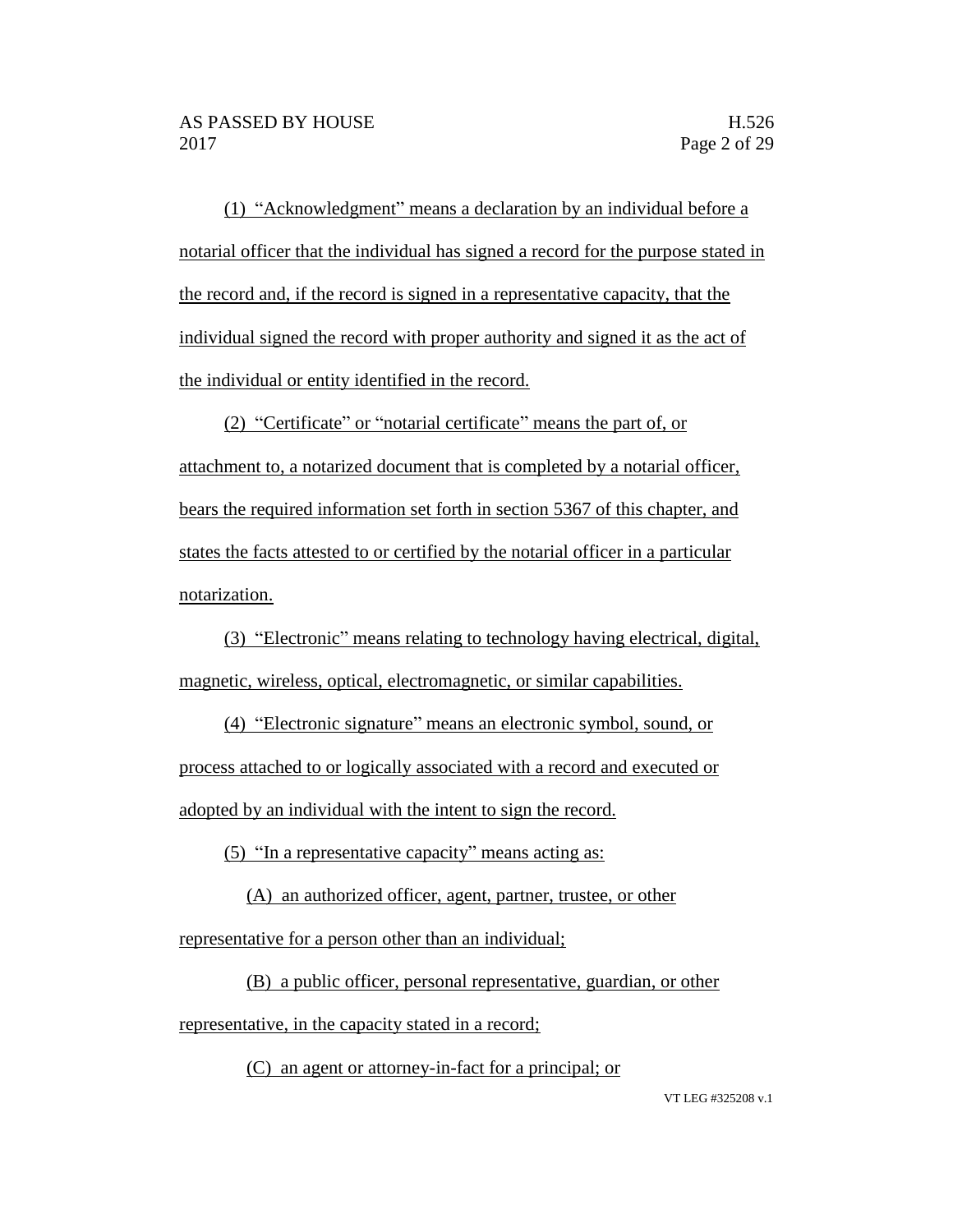(D) an authorized representative of another in any other capacity.

(6) "Notarial act" means an act, whether performed with respect to a tangible or electronic record, that a notarial officer may perform under the law of this State. The term includes taking an acknowledgment, administering an oath or affirmation, taking a verification on oath or affirmation, witnessing or attesting a signature, certifying or attesting a copy, and noting a protest of a negotiable instrument.

(7) "Notarial officer" means a notary public or other individual authorized to perform a notarial act.

(8) "Notary public" means an individual commissioned to perform a notarial act by the Office.

(9) "Office" means the Office of Professional Regulation within the Office of the Secretary of State.

(10) "Official stamp" means a physical image affixed to or embossed on a tangible record or an electronic image attached to or logically associated with an electronic record.

(11) "Person" means an individual, corporation, business trust, statutory trust, estate, trust, partnership, limited liability company, association, joint venture, public corporation, government or governmental subdivision, agency, or instrumentality, or any other legal or commercial entity.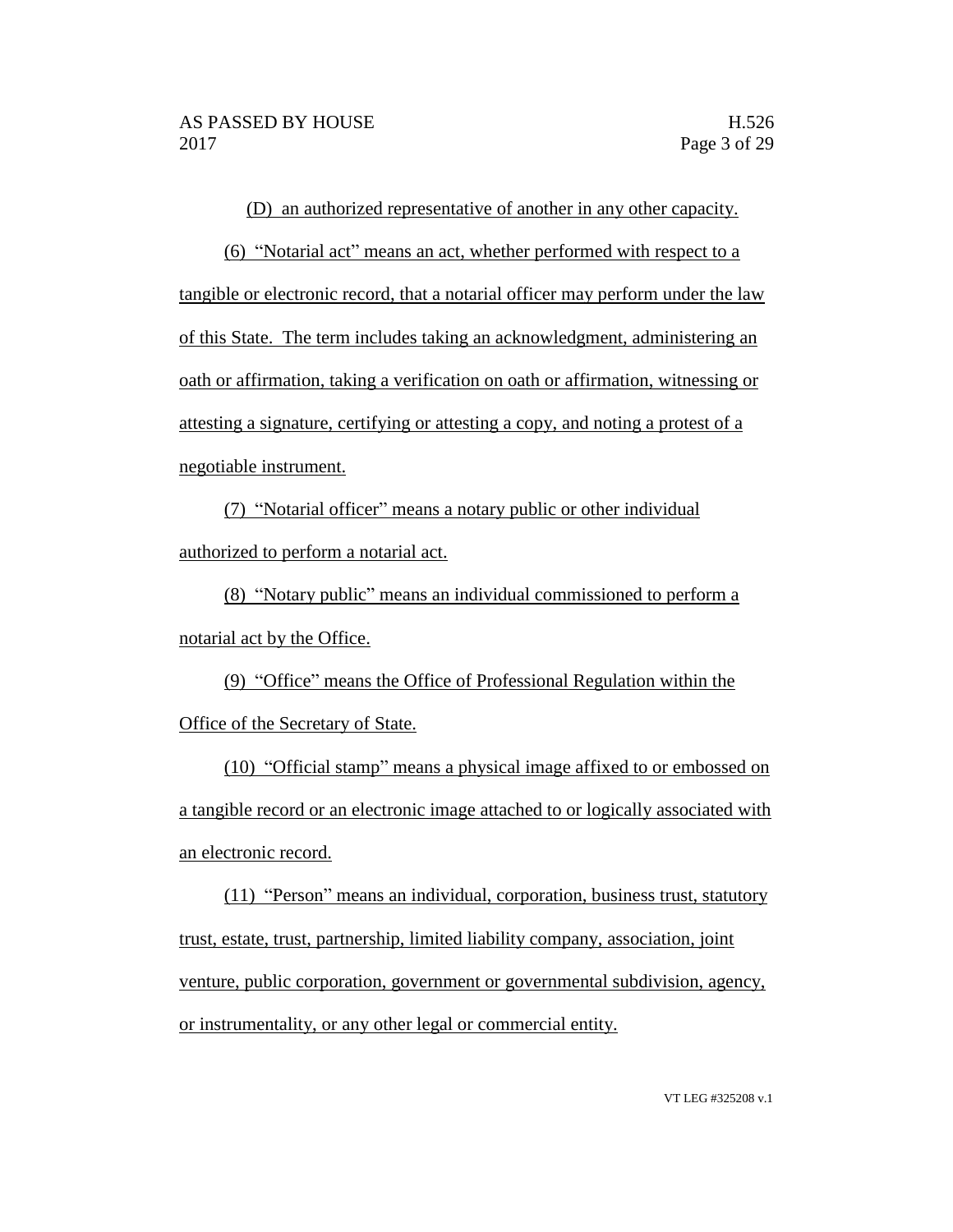(12) "Record" means information that is inscribed on a tangible medium

or that is stored in an electronic or other medium and is retrievable in

perceivable form.

(13) "Sign" means, with present intent to authenticate or adopt a record:

(A) to execute or adopt a tangible symbol; or

(B) to attach to or logically associate with the record an electronic

symbol, sound, or process.

(14) "Signature" means a tangible symbol or an electronic signature that evidences the signing of a record.

(15) "Stamping device" means:

(A) a physical device capable of affixing to or embossing on a

tangible record an official stamp; or

(B) an electronic device or process capable of attaching to or

logically associating with an electronic record an official stamp.

(16) "State" means a state of the United States, the District of Columbia,

Puerto Rico, the U.S. Virgin Islands, or any territory or insular possession subject to the jurisdiction of the United States.

(17) "Verification on oath or affirmation" means a declaration, made by an individual on oath or affirmation before a notarial officer, that a statement in a record is true.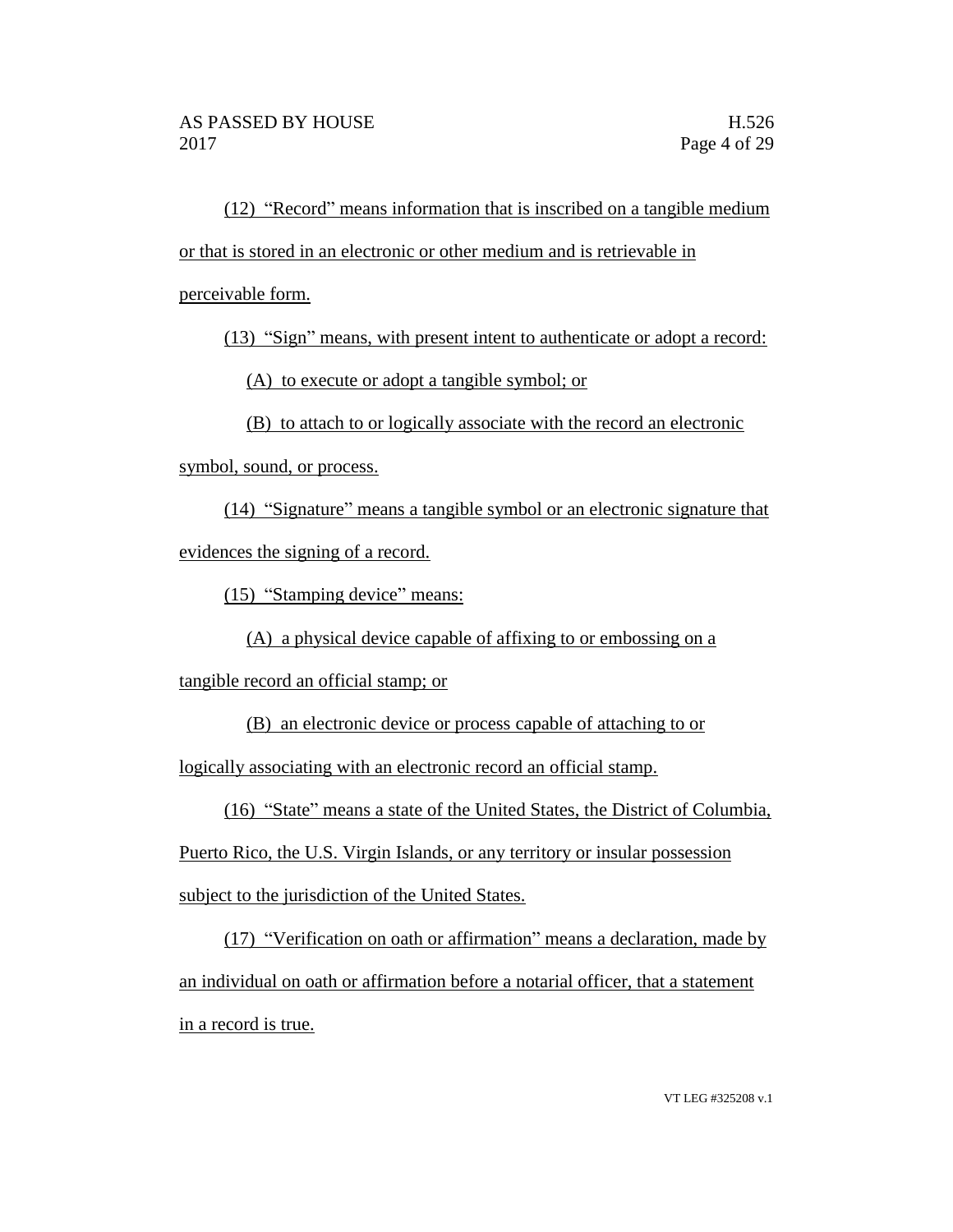# § 5305. EXEMPTIONS

(a) Generally.

(1) The persons set forth in subdivision (2) of this subsection, when acting within the scope of their official duties, are exempt from all of the requirements of this chapter, except for the requirements:

(A) to apply for a commission as set forth in section 5341(a),

 $(b)(1)$ – $(3)$ ,  $(c)$ ,  $(d)$ , and  $(e)$  of this chapter; and

(B) unless exempted under subsection (c) of this section, to pay the fee set forth in section 5324 of this chapter:

(2)(A) Persons employed by the Judiciary, including judges, Superior Court clerks, court operations managers, Probate registers, case managers, docket clerks, and after-hours relief from abuse contract employees.

(B) Persons employed as law enforcement officers certified under 20 V.S.A. chapter 151; who are noncertified constables; or who are employed by a Vermont law enforcement agency; the Department of Public Safety, of Fish and Wildlife, of Motor Vehicles, of Liquor Control, or for Children and Families; the Office of the Defender General; the Office of the Attorney General; or a State's Attorney or Sheriff.

(3) As used in subdivision (1) of this subsection, "acting within the scope of official duties" means that a person is notarizing a document that: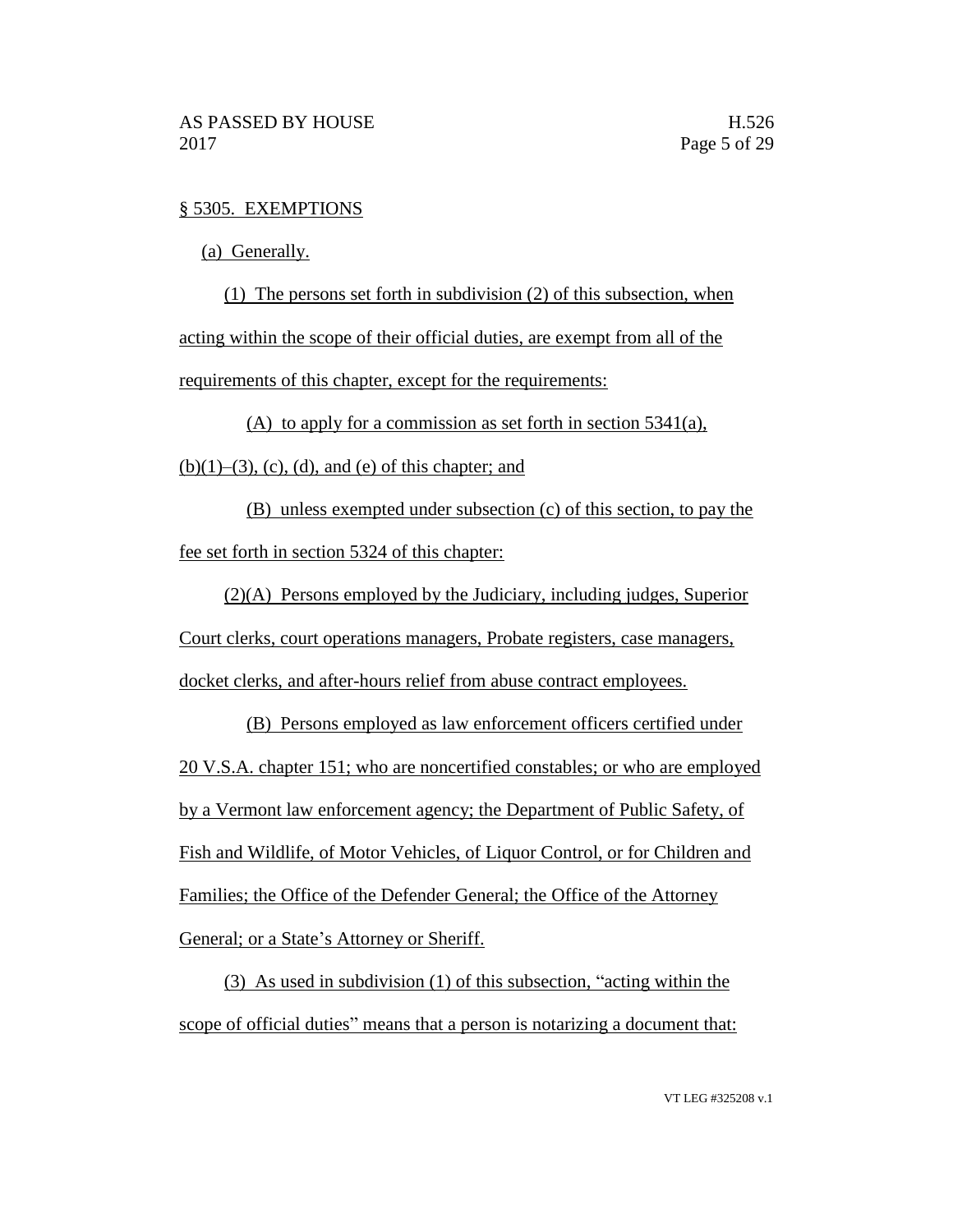(A) he or she believes is related to the execution of his or her duties and responsibilities of employment or is the type of document that other employees notarize in the course of employment;

(B) is useful or of assistance to any person or entity identified in subdivision (2) of this subsection (a);

(C) is required, requested, created, used, submitted, or relied upon by

any person or entity identified in subdivision (2) of this subsection (a);

(D) is necessary in order to assist in the representation, care, or

protection of a person or the State;

(E) is necessary in order to protect the public or property;

(F) is necessary to represent or assist crime victims in receiving

restitution or other services;

(G) relates to a Vermont or federal court rule or statute governing any

criminal, postconviction, mental health, family, juvenile, civil, probate,

Judicial Bureau, Environmental Division, or Supreme Court matter; or

(H) relates to a matter subject to Title 4, 12, 13, 15, 18, 20, 23, or 33

of the Vermont Statutes Annotated.

(b) Attorneys.

(1) Attorneys licensed and in good standing in this State are exempt from: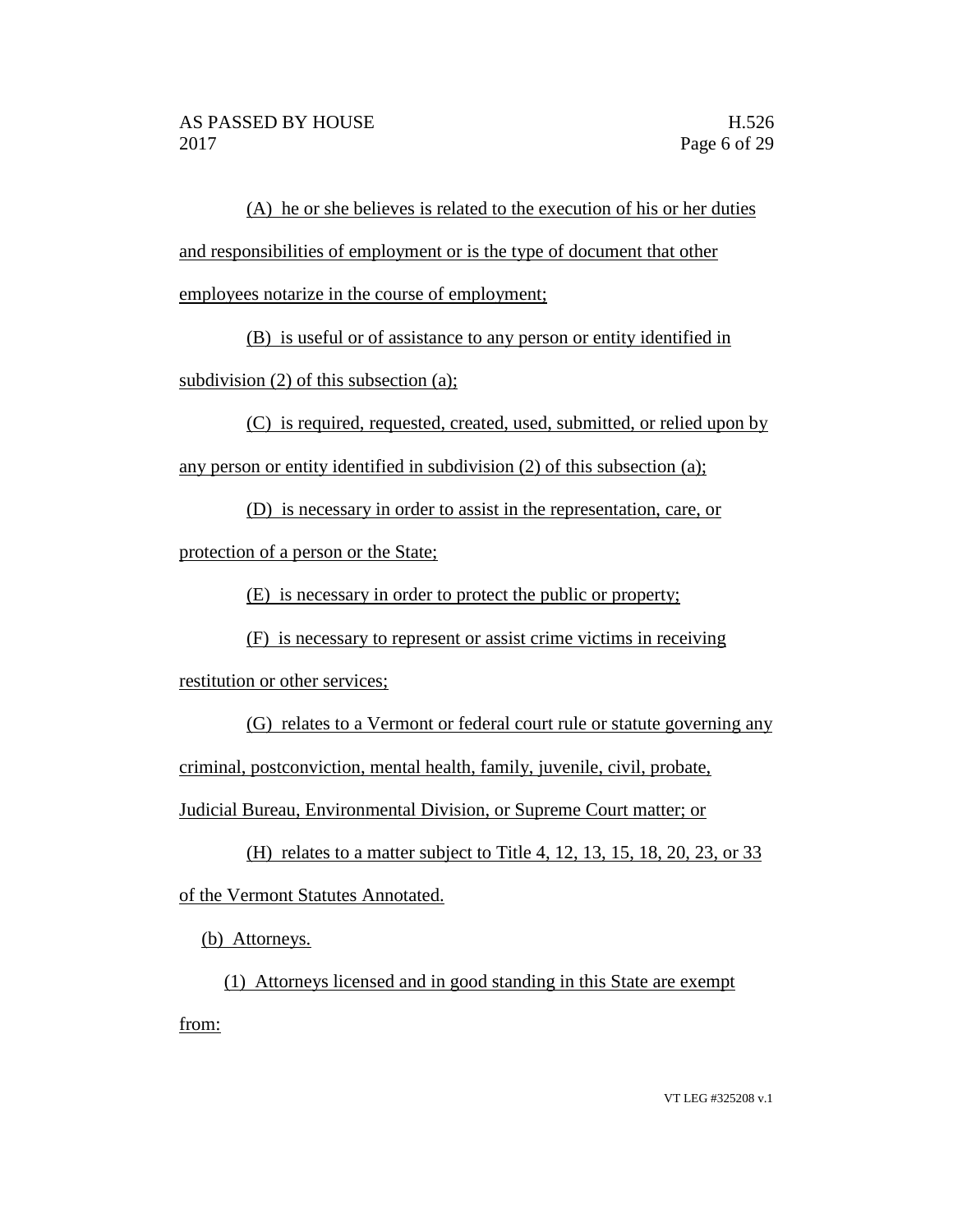(A) the examination requirement set forth in subsection 5341(b) of this chapter; and

(B) the continuing education requirement set forth in section 5343 of this chapter.

(2) If a complaint of a violation of this chapter is filed in regard to a

Vermont licensed attorney, the Office shall refer the complaint to the

Professional Responsibility Board and shall request a report back from the

Board regarding the final disposition of the complaint.

(c) Fees. The following persons are exempt from the fee set forth in section 5324 of this chapter:

(1) a judge, clerk, or other court staff, as designated by the Court Administrator;

(2) State's Attorneys and their deputies;

(3) justices of the peace and town clerks and their assistants; and

(4) State Police officers, municipal police officers, fish and game

wardens, sheriffs and deputy sheriffs, motor vehicle inspectors, employees of

the Department of Corrections, and employees of the Department for Children and Families.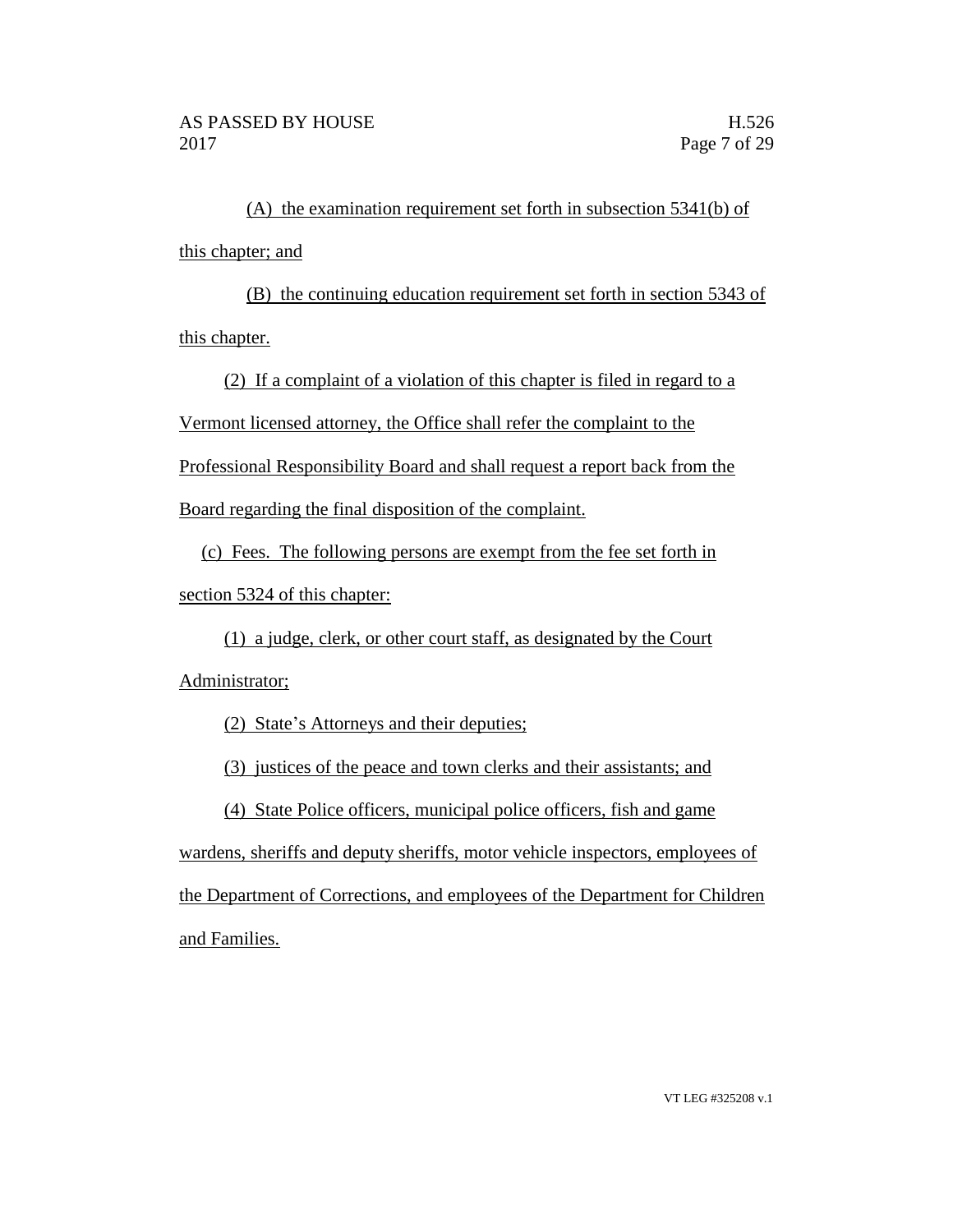# Subchapter 2. Administration

## § 5321. SECRETARY OF STATE'S OFFICE DUTIES

The Office shall:

(1) provide general information to applicants for commissioning as a notary public;

(2) administer fees as provided under section 5324 of this chapter;

(3) explain appeal procedures to notaries public and applicants and explain complaint procedures to the public; and

(4) receive applications for commissioning, review applications, and renew commissions.

# § 5322. ADVISOR APPOINTEES

(a) The Secretary of State shall appoint two notaries public to serve as advisors in matters relating to notarial acts. The advisors shall be appointed for staggered five-year terms and serve at the pleasure of the Secretary. One of the initial appointments shall be for less than a five-year term.

(b) Each appointee shall have at least three years of experience as a notary public during the period immediately preceding appointment and shall be actively commissioned in Vermont and remain in good standing during incumbency.

(c) The Office shall seek the advice of the advisor appointees in carrying out the provisions of this chapter. The appointees shall be entitled to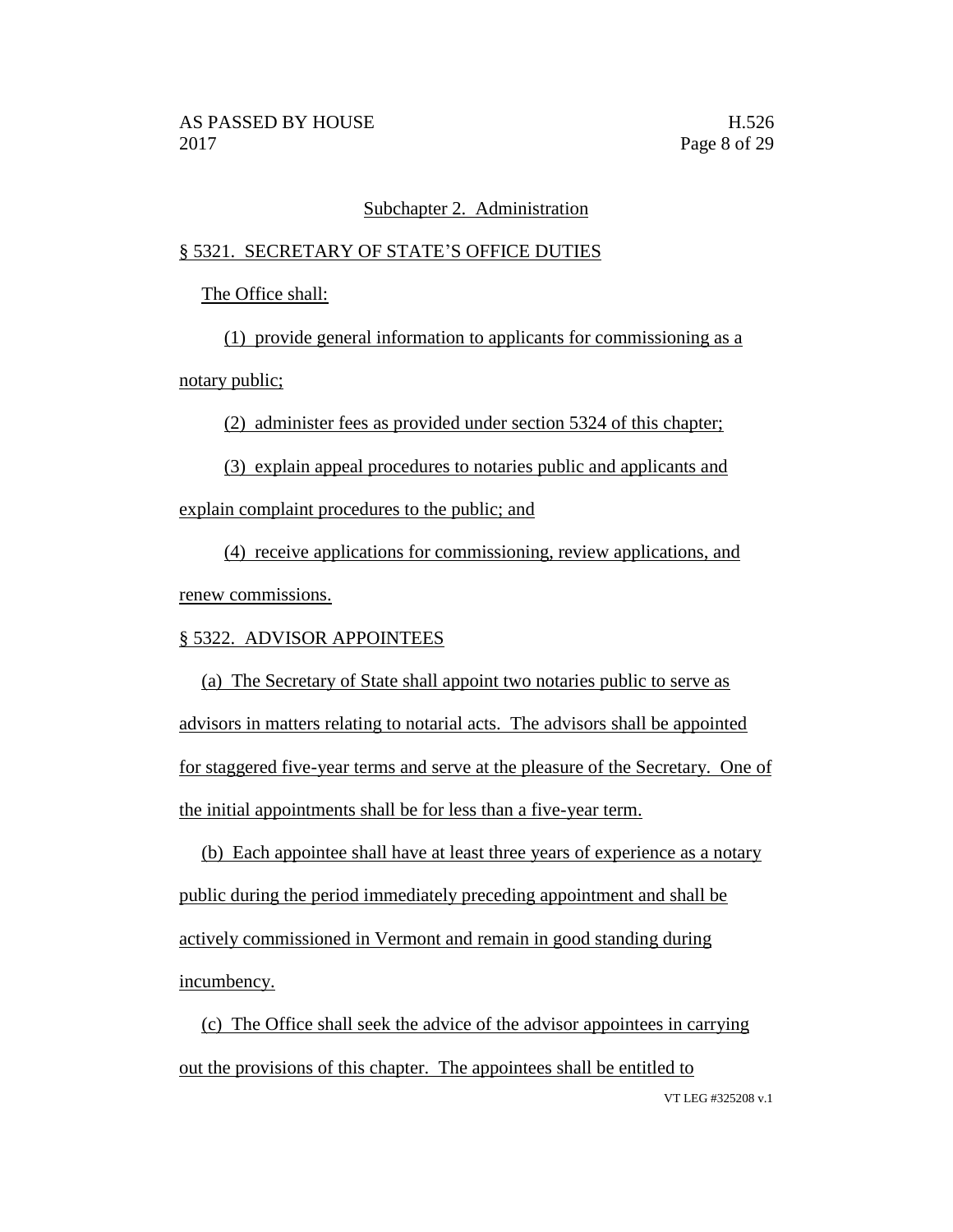compensation and reimbursement of expenses as set forth in 32 V.S.A. § 1010 for attendance at any meeting called by the Office for this purpose.

§ 5323. RULES

(a) The Office, with the advice of the advisor appointees, may adopt rules to implement this chapter. The rules may:

(1) prescribe the manner of performing notarial acts regarding tangible and electronic records;

(2) include provisions to ensure that any change to or tampering with a record bearing a certificate of a notarial act is self-evident;

(3) include provisions to ensure integrity in the creation, transmittal, storage, or authentication of electronic records or signatures;

(4) prescribe the process of granting, renewing, conditioning, denying, suspending, or revoking or otherwise disciplining a notary public commission and assuring the trustworthiness of an individual holding a commission as notary public; and

(5) include provisions to prevent fraud or mistake in the performance of notarial acts.

VT LEG #325208 v.1 (b) Rules adopted regarding the performance of notarial acts with respect to electronic records may not require, or accord greater legal status or effect to, the implementation or application of a specific technology or technical specification. In adopting, amending, or repealing rules regarding notarial acts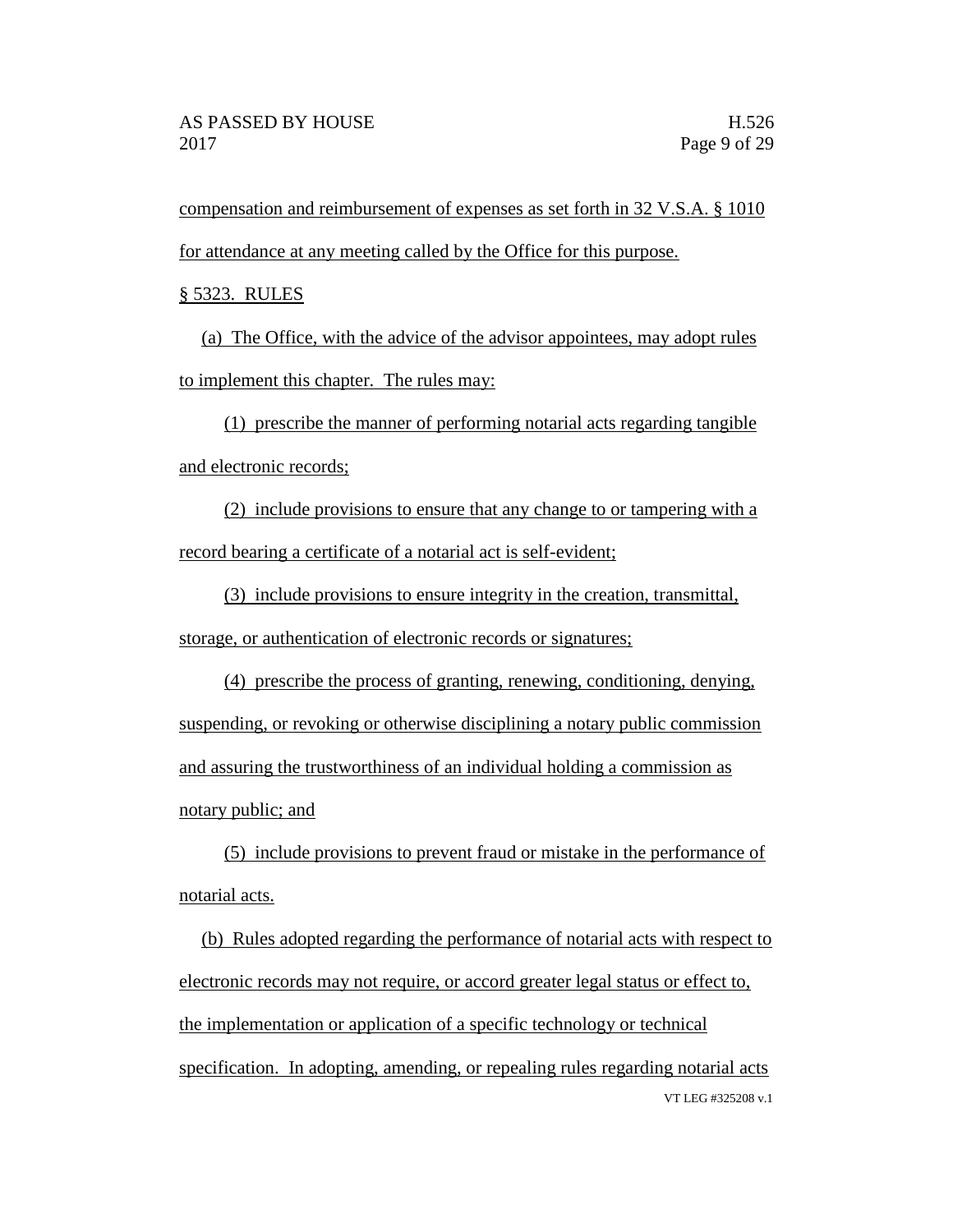with respect to electronic records, the Office shall consider, as far as is consistent with this chapter:

(1) the most recent standards regarding electronic records promulgated by national bodies, such as the National Association of Secretaries of State;

(2) standards, practices, and customs of other jurisdictions that

substantially enact this chapter; and

(3) the views of governmental officials and entities and other interested persons.

§ 5324. FEES

For the issuance of a commission as a notary public, the Office shall collect a fee of \$15.00.

# Subchapter 3. Commissions

# § 5341. COMMISSION AS NOTARY PUBLIC; QUALIFICATIONS; NO IMMUNITY OR BENEFIT

(a) An individual qualified under subsection (b) of this section may apply to the Office for a commission as a notary public. The applicant shall comply with and provide the information required by rules adopted by the Office and pay the application fee set forth in section 5324 of this chapter.

(b) An applicant for a commission as a notary public shall:

(1) be at least 18 years of age;

(2) be a citizen or permanent legal resident of the United States;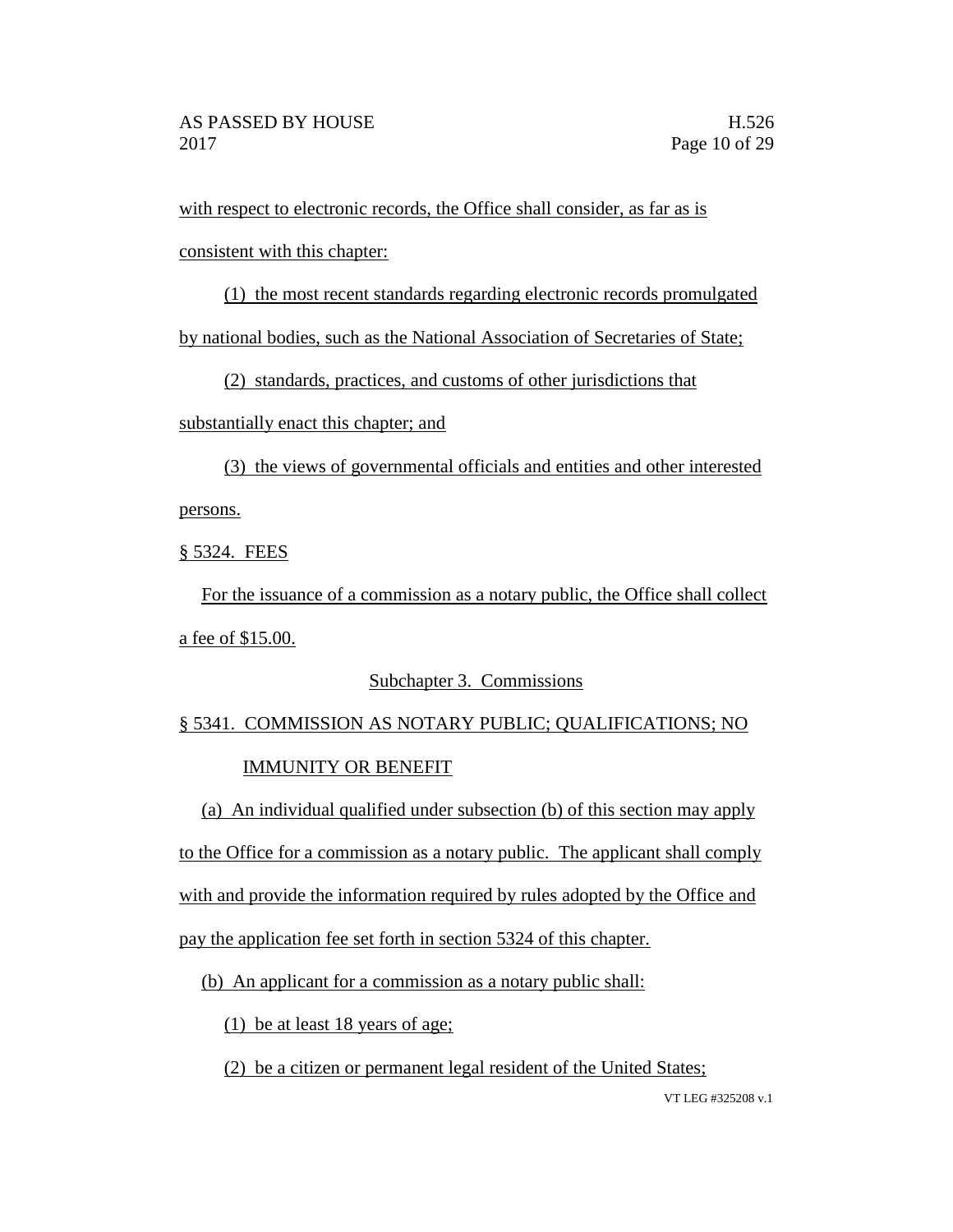(3) be a resident of or have a place of employment or practice in this State;

(4) not be disqualified to receive a commission under section 5342 of this chapter; and

(5) pass a basic examination approved by the Office based on the statutes, rules, and ethics relevant to notarial acts.

(c) Before issuance of a commission as a notary public, an applicant for the commission shall execute an oath of office and submit it to the Office.

(d) Upon compliance with this section, the Office shall issue a commission as a notary public to an applicant for a term of two years.

(e) A commission to act as a notary public authorizes the notary public to

perform notarial acts. The commission does not provide the notary public any immunity or benefit conferred by law of this State on public officials or employees.

§ 5342. GROUNDS TO DENY, REFUSE TO RENEW, REVOKE,

# SUSPEND, OR CONDITION COMMISSION OF NOTARY PUBLIC

(a) The Office may deny, refuse to renew, revoke, suspend, or impose a condition on a commission as notary public for any act or omission that demonstrates the individual lacks the honesty, integrity, competence, or reliability to act as a notary public, including: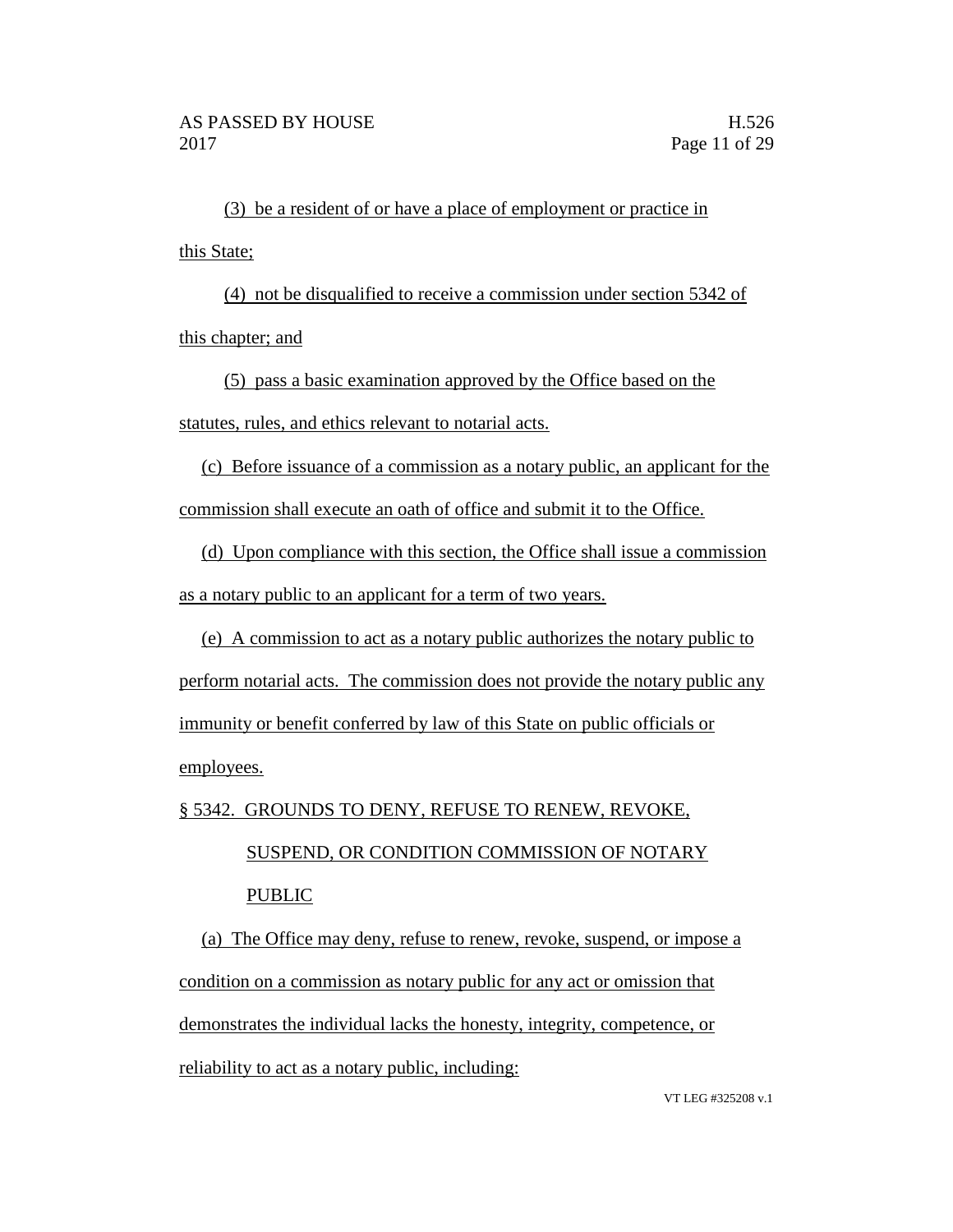(1) failure to comply with this chapter;

(2) a fraudulent, dishonest, or deceitful misstatement or omission in the application for a commission as a notary public submitted to the Office;

(3) a conviction of the applicant or notary public of any felony or a crime involving fraud, dishonesty, or deceit;

(4) a finding against, or admission of liability by, the applicant or notary public in any legal proceeding or disciplinary action based on the applicant's or notary public's fraud, dishonesty, or deceit;

(5) failure by the notary public to discharge any duty required of a notary public, whether by this chapter, rules of the Office, or any federal or State law;

(6) use of false or misleading advertising or representation by the notary public representing that the notary has a duty, right, or privilege that the notary does not have;

(7) violation by the notary public of a rule of the Office regarding a notary public;

(8) denial, refusal to renew, revocation, suspension, or conditioning of a notary public commission in another state; or

(9) committing any of the conduct set forth in 3 V.S.A. § 129a(a).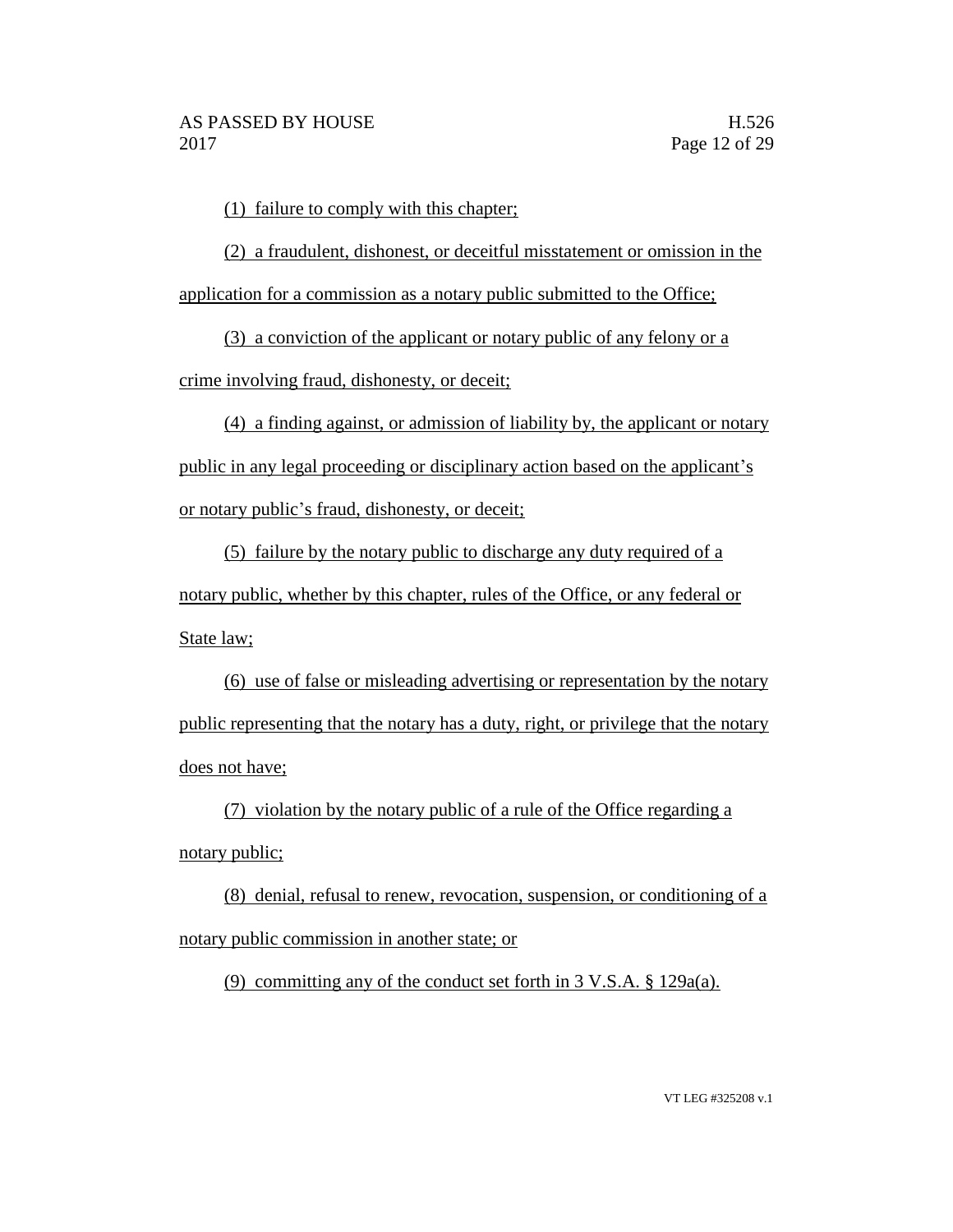(b) If the Office denies, refuses to renew, revokes, suspends, or imposes conditions on a commission as a notary public, the applicant or notary public is entitled to timely notice and hearing in accordance with 3 V.S.A. chapter 25. § 5343. RENEWALS; CONTINUING EDUCATION

(a) Commissions shall be renewed every two years upon payment of the fee set forth in section 5324 of this chapter, provided the person applying for renewal completes continuing education approved by the Office, which shall not be required to exceed more than two hours, during the preceding two-year

period.

(b) The Office, with the advice of the advisor appointees, shall establish by rule guidelines and criteria for continuing education credit.

(c) Biennially, the Office shall provide a renewal notice to each licensee.

Upon receipt of a licensee's completed renewal, fee, and evidence of

eligibility, the Office shall issue to him or her a new commission.

§ 5344. DATABASE OF NOTARIES PUBLIC

The Office shall maintain an electronic database of notaries public:

(1) through which a person may verify the authority of a notary public to perform notarial acts; and

(2) that indicates whether a notary public has notified the Office that the notary public will be performing notarial acts on electronic records.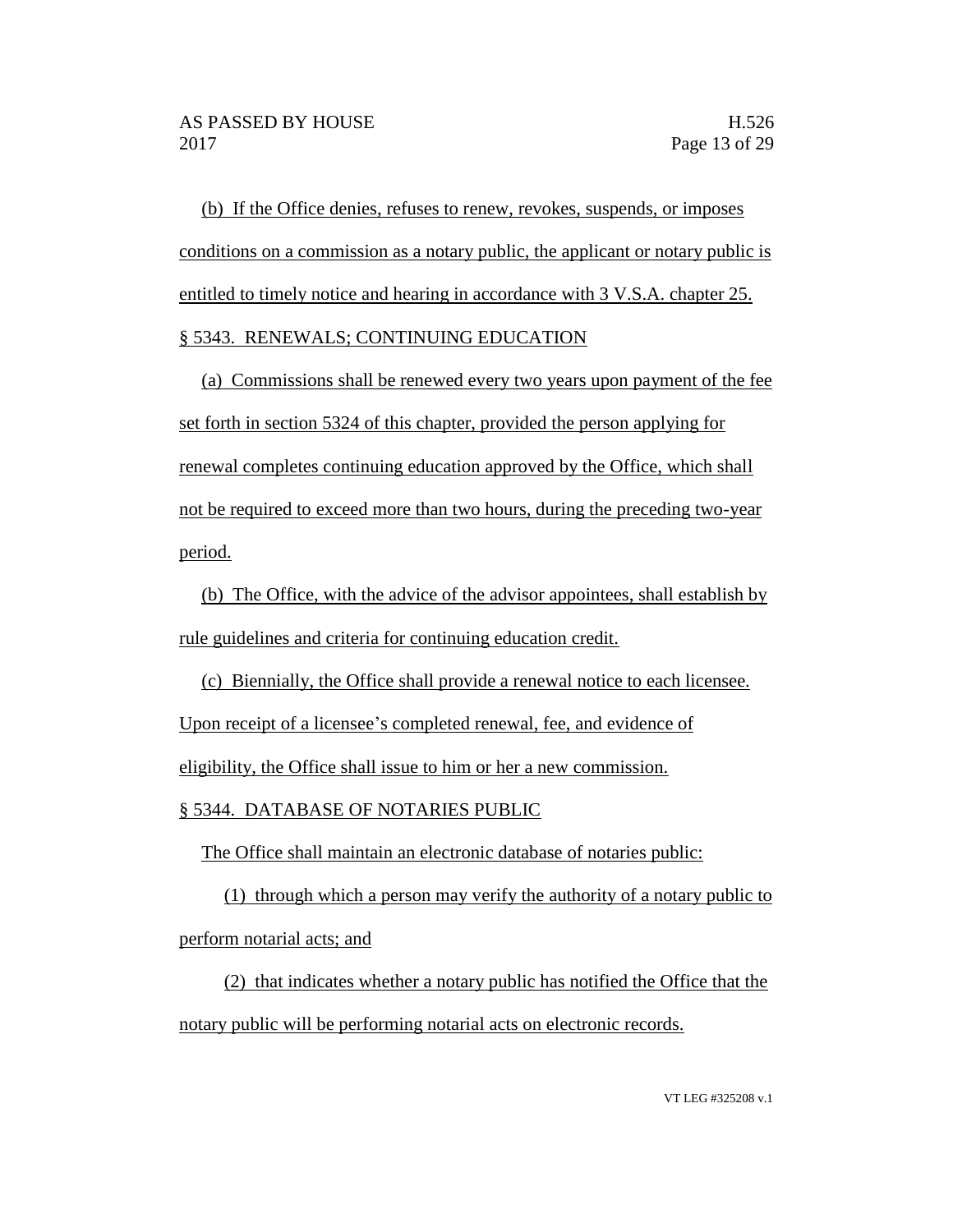#### § 5345. PROHIBITIONS; OFFENSES

(a) A person shall not perform or attempt to perform a notarial act or hold himself or herself out as being able to do so in this State without first having been commissioned.

(b) A person shall not use in connection with the person's name any letters, words, or insignia indicating or implying that the person is a notary public unless commissioned in accordance with this chapter.

(c) A person shall not perform or attempt to perform a notarial act while his or her commission has been revoked or suspended.

(d) A person who violates a provision of this section shall be subject to a fine of not more than \$5,000.00 or imprisonment for not more than one year, or both. Prosecution may occur upon the complaint of the Attorney General or a State's Attorney and shall not act as a bar to civil or administrative proceedings involving the same conduct.

(e) A commission as a notary public shall not authorize an individual to assist a person in drafting legal records, give legal advice, or otherwise practice law.

(f) Except as otherwise allowed by law, a notary public shall not withhold access to or possession of an original record provided by a person that seeks performance of a notarial act by the notary public.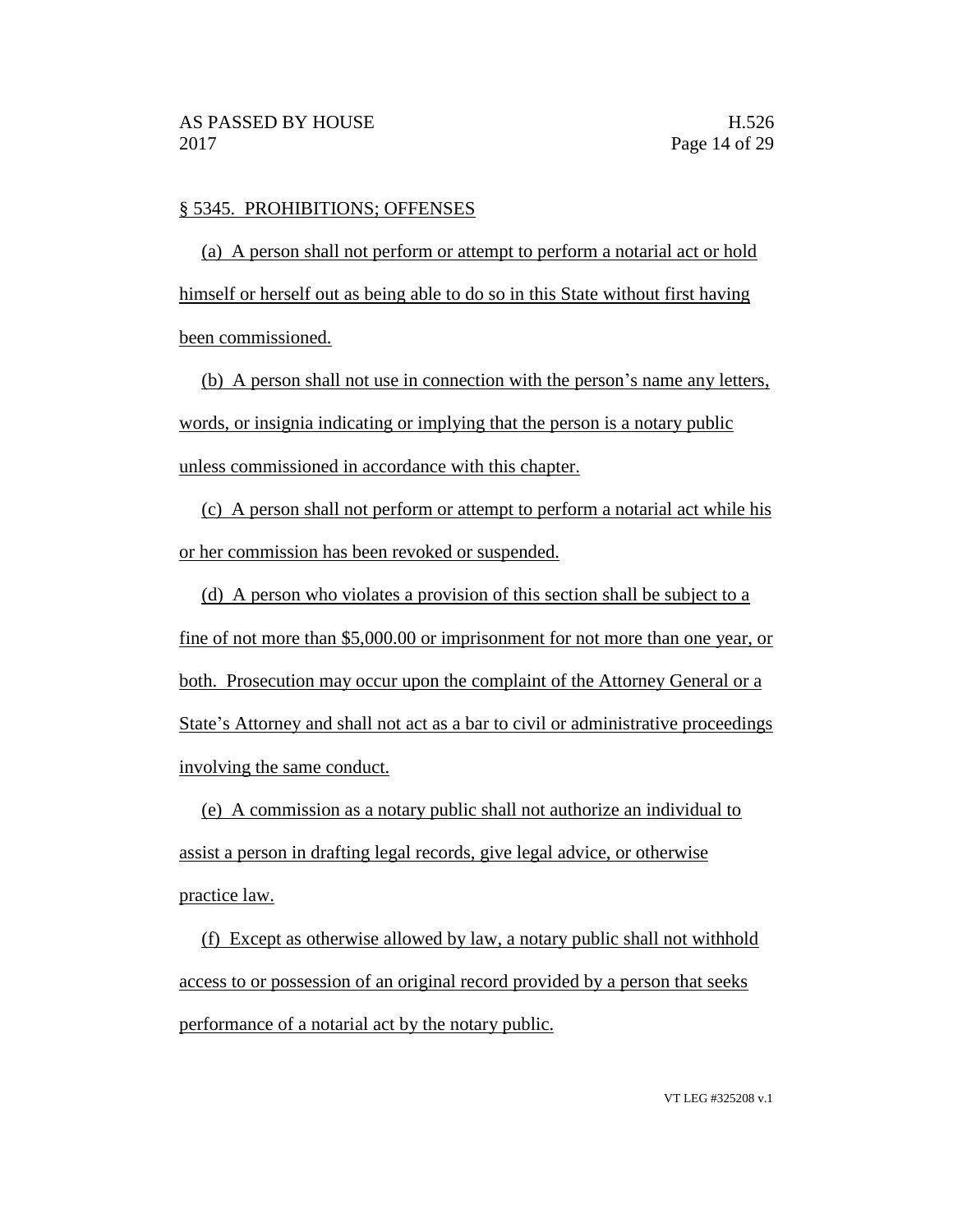### Subchapter 4. Notarial Acts

## § 5361. NOTARIAL ACTS IN THIS STATE; AUTHORITY TO PERFORM

(a) A notarial act may only be performed in this State by a notary public commissioned under this chapter.

(b) The signature and title of an individual performing a notarial act in this State are prima facie evidence that the signature is genuine and that the individual holds the designated title.

# § 5362. AUTHORIZED NOTARIAL ACTS

(a) A notarial officer may perform a notarial act authorized by this chapter or otherwise by law of this State.

(b) A notarial officer shall not perform a notarial act with respect to a record to which the officer or the officer's spouse is a party, or in which either of them has a direct beneficial interest. A notarial act performed in violation of this subsection is voidable.

# § 5363. REQUIREMENTS FOR CERTAIN NOTARIAL ACTS

(a) Acknowledgments. A notarial officer who takes an acknowledgment of a record shall determine, from personal knowledge or satisfactory evidence of the identity of the individual, that the individual appearing before the officer and making the acknowledgment has the identity claimed and that the signature on the record is the signature of the individual.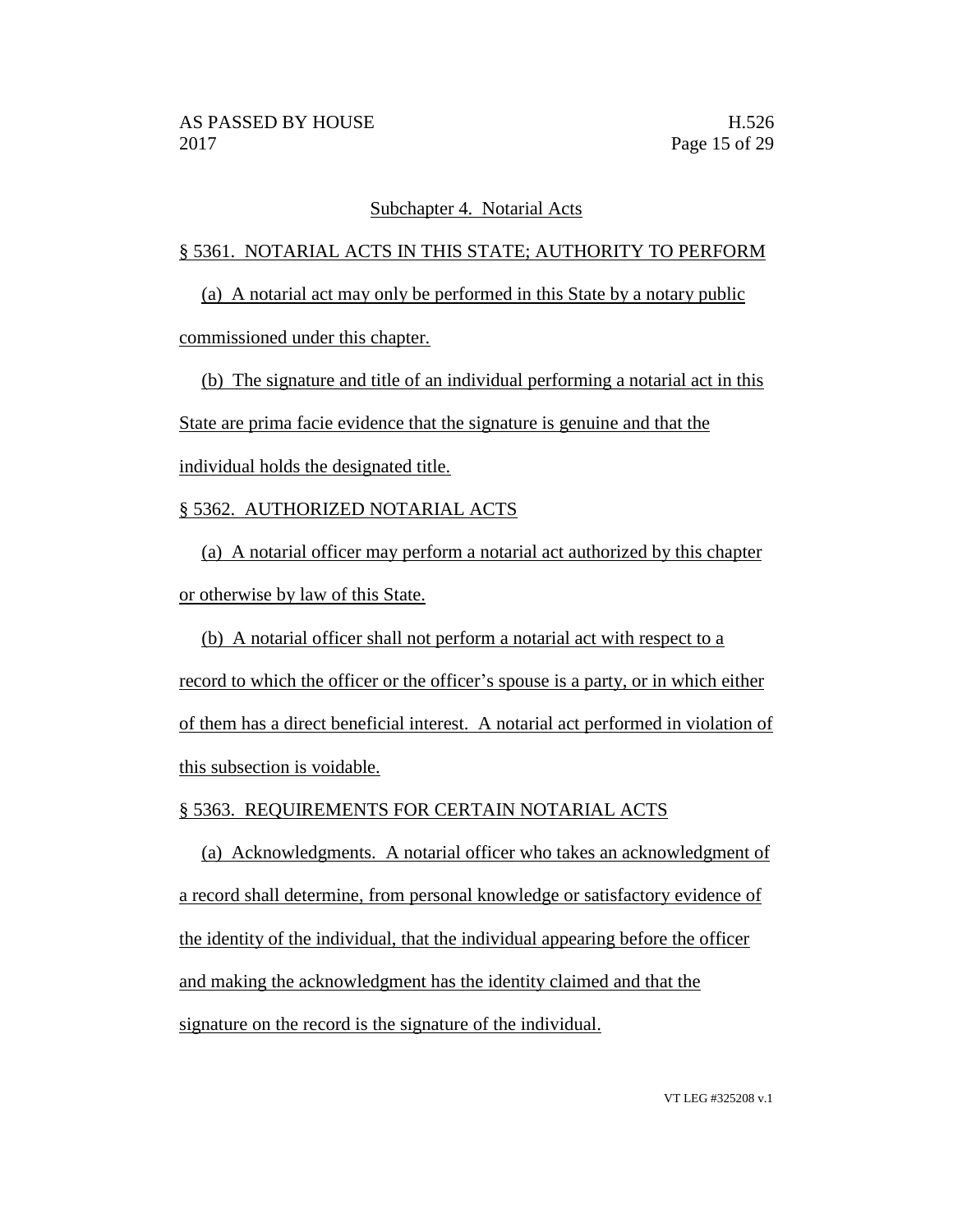(b) Verifications. A notarial officer who takes a verification of a statement on oath or affirmation shall determine, from personal knowledge or satisfactory evidence of the identity of the individual, that the individual appearing before the officer and making the verification has the identity claimed and that the signature on the statement verified is the signature of the individual.

(c) Signatures. A notarial officer who witnesses or attests to a signature shall determine, from personal knowledge or satisfactory evidence of the identity of the individual, that the individual appearing before the officer and signing the record has the identity claimed.

(d) Copies. A notarial officer who certifies or attests a copy of a record or an item that was copied shall determine that the copy is a full, true, and accurate transcription or reproduction of the record or item.

(e) Protests. A notarial officer who makes or notes a protest of a negotiable instrument shall determine the matters set forth in 9A V.S.A. § 3-505(b), protest; certificate of dishonor.

# § 5364. PERSONAL APPEARANCE REQUIRED

If a notarial act relates to a statement made in or a signature executed on a record, the individual making the statement or executing the signature shall appear personally before the notarial officer.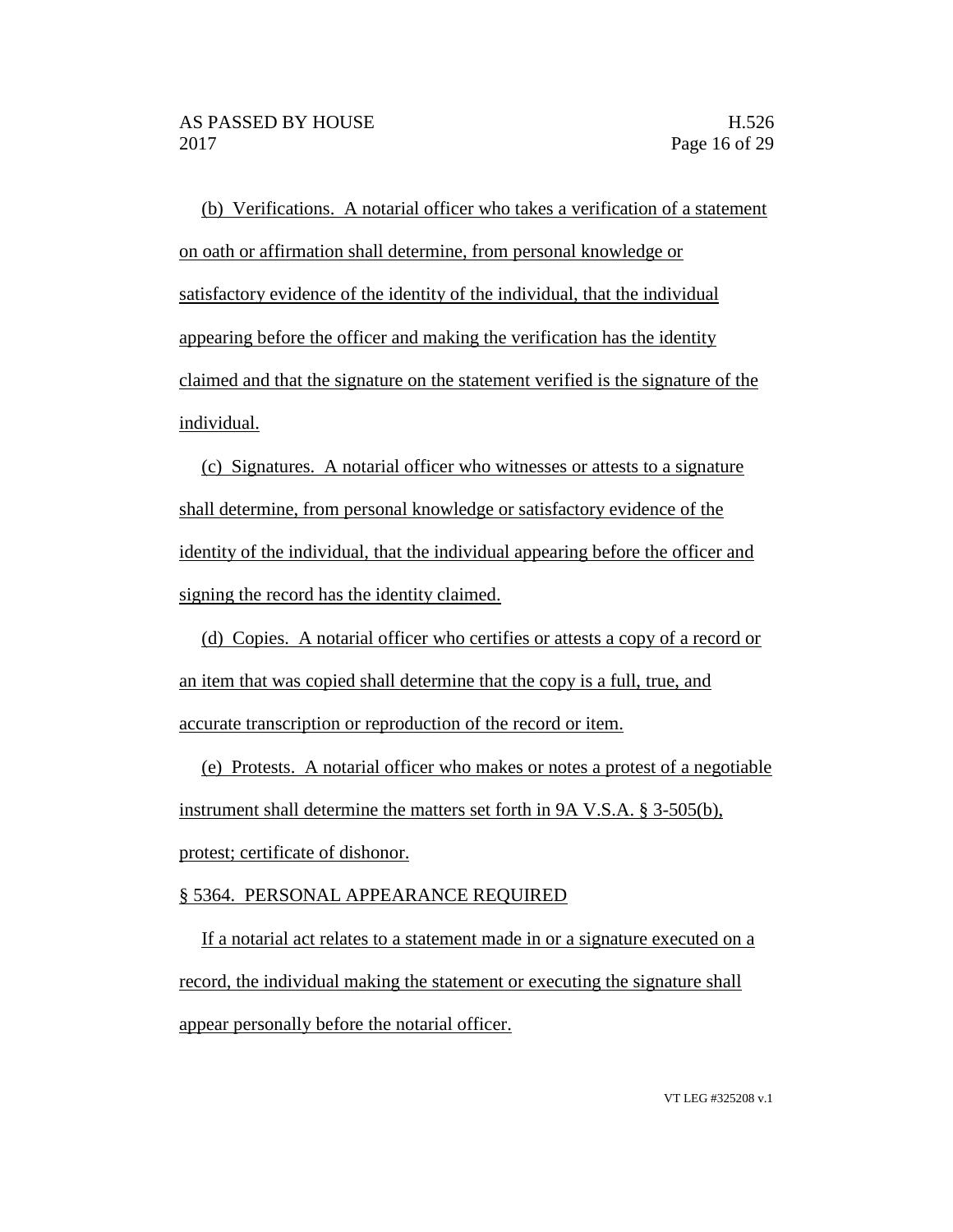#### § 5365. IDENTIFICATION OF INDIVIDUAL

(a) Personal knowledge. A notarial officer has personal knowledge of the identity of an individual appearing before the officer if the individual is personally known to the officer through dealings sufficient to provide reasonable certainty that the individual has the identity claimed.

(b) Satisfactory evidence. A notarial officer has satisfactory evidence of the identity of an individual appearing before the officer if the officer can identify the individual:

(1) by means of:

(A) a passport, driver's license, or government issued non-driver identification card, which is current or expired not more than three years before performance of the notarial act; or

(B) another form of government identification issued to an individual, which is current or expired not more than three years before performance of the notarial act, contains the signature or a photograph of the individual, and is satisfactory to the officer; or

(2) by a verification on oath or affirmation of a credible witness personally appearing before the officer and known to the officer or whom the officer can identify on the basis of a passport, driver's license, or government issued non-driver identification card, which is current or expired not more than three years before performance of the notarial act.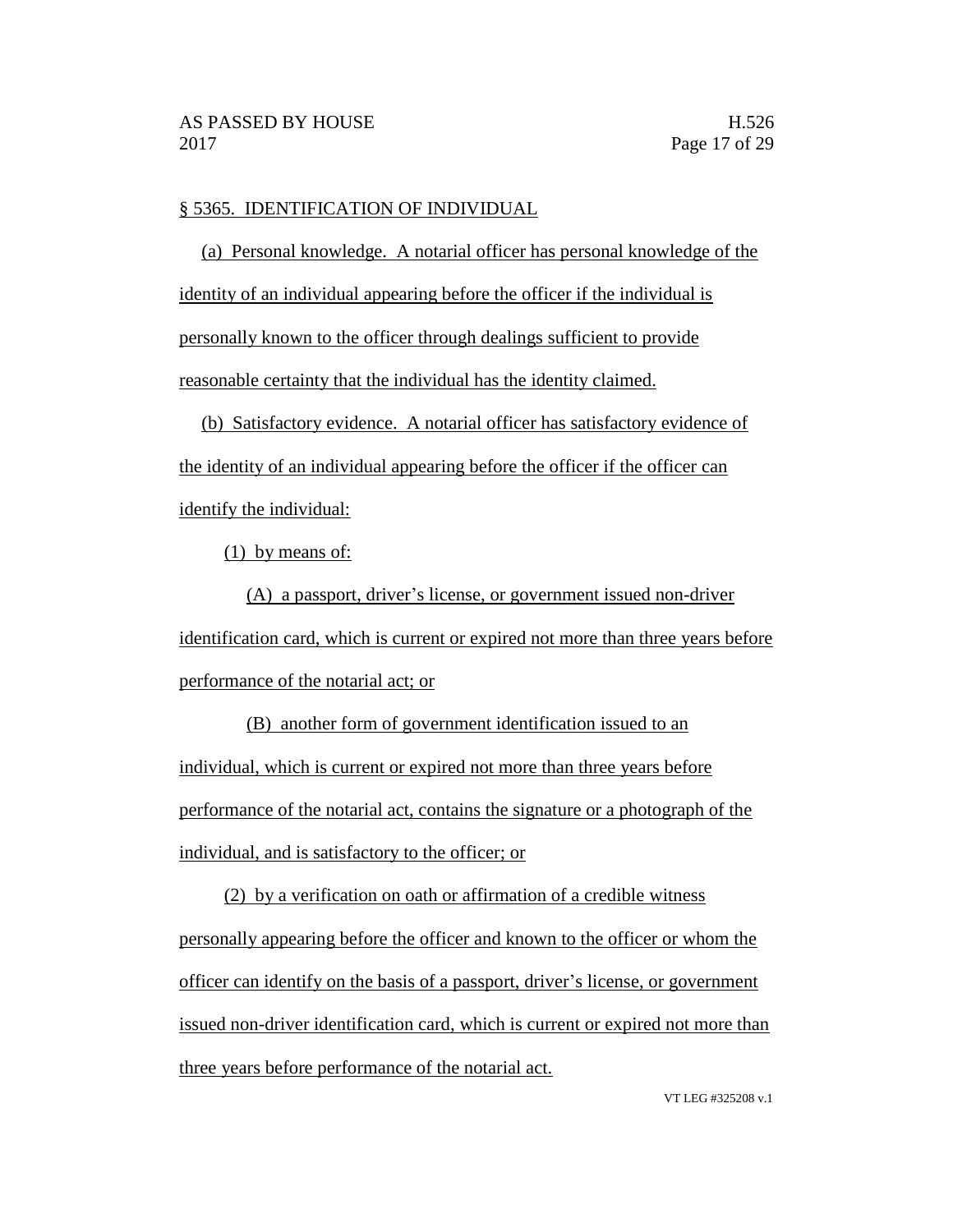(c) Additional information. A notarial officer may require an individual to provide additional information or identification credentials necessary to assure the officer of the identity of the individual.

# § 5366. SIGNATURE IF INDIVIDUAL UNABLE TO SIGN

If an individual is physically unable to sign a record, the individual may direct an individual other than the notarial officer to sign the individual's name on the record. The notarial officer shall insert "Signature affixed by (name of other individual) at the direction of (name of individual)" or words of similar import.

# § 5367. CERTIFICATE OF NOTARIAL ACT

(a) A notarial act shall be evidenced by a certificate. The certificate shall:

(1) be executed contemporaneously with the performance of the notarial act;

(2) be signed and dated by the notarial officer and be signed in the same manner as on file with the Office;

(3) identify the jurisdiction in which the notarial act is performed;

(4) contain the title of office of the notarial officer; and

(5) indicate the date of expiration of the officer's commission.

(b)(1) If a notarial act regarding a tangible record is performed by a notary public, an official stamp shall be affixed to or embossed on the certificate.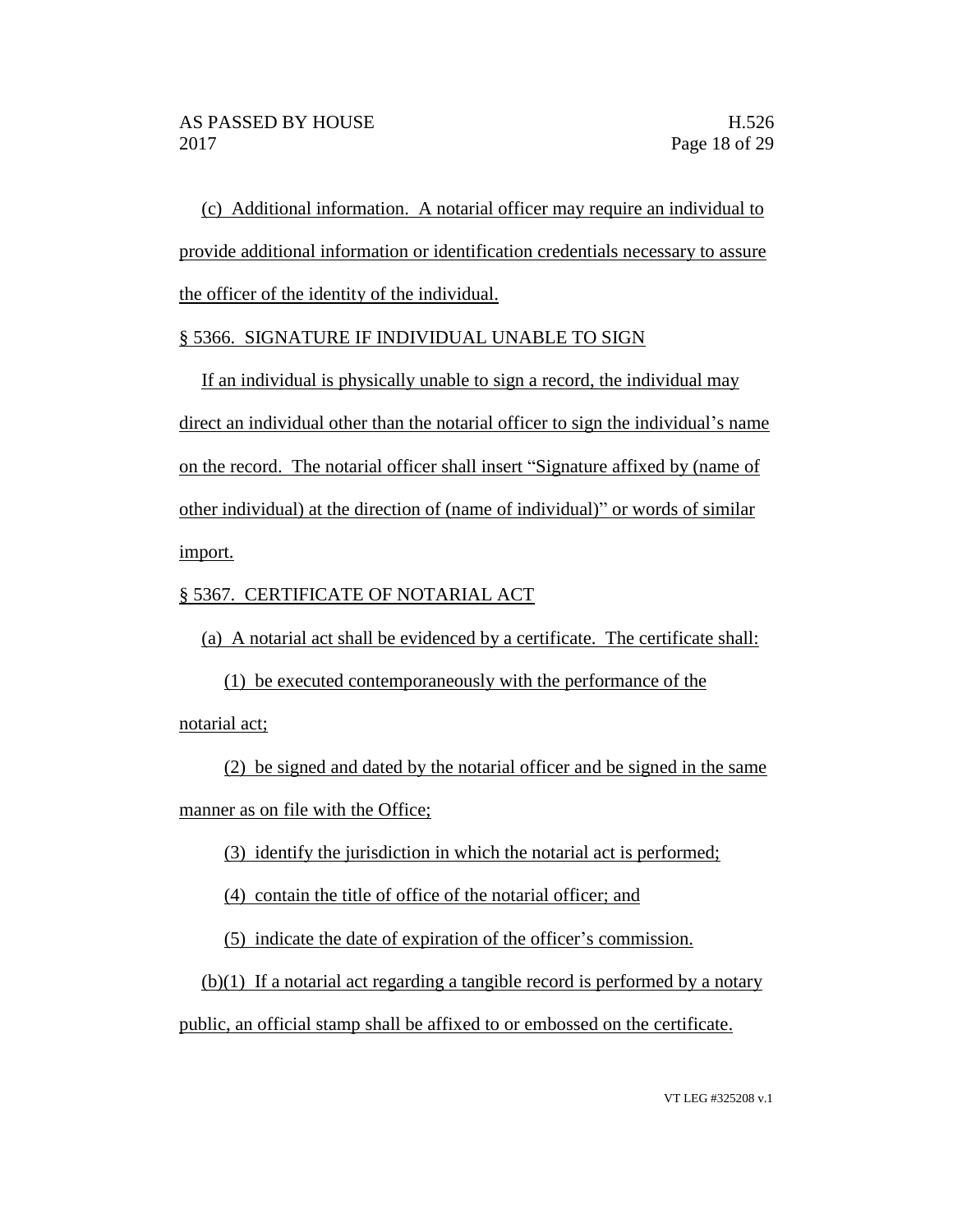(2) If a notarial act regarding an electronic record is performed by a notarial officer and the certificate contains the information specified in subdivisions (a)(2)–(4) of this section, an official stamp may be attached to or logically associated with the certificate.

(c) A certificate of a notarial act is sufficient if it meets the requirements of subsections (a) and (b) of this section and:

(1) is in a short form as set forth in section 5368 of this chapter;

(2) is in a form otherwise permitted by the law of this State;

(3) is in a form permitted by the law applicable in the jurisdiction in which the notarial act was performed; or

(4) sets forth the actions of the notarial officer and the actions are

sufficient to meet the requirements of the notarial act as provided in sections 5362–5364 of this chapter or a law of this State other than this chapter.

(d) By executing a certificate of a notarial act, a notarial officer certifies that the officer has complied with the requirements and made the determinations specified in sections 5363–5365 of this chapter.

(e) A notarial officer shall not affix the officer's signature to, or logically associate it with, a certificate until the notarial act has been performed.

(f)(1) If a notarial act is performed regarding a tangible record, a certificate shall be part of, or securely attached to, the record.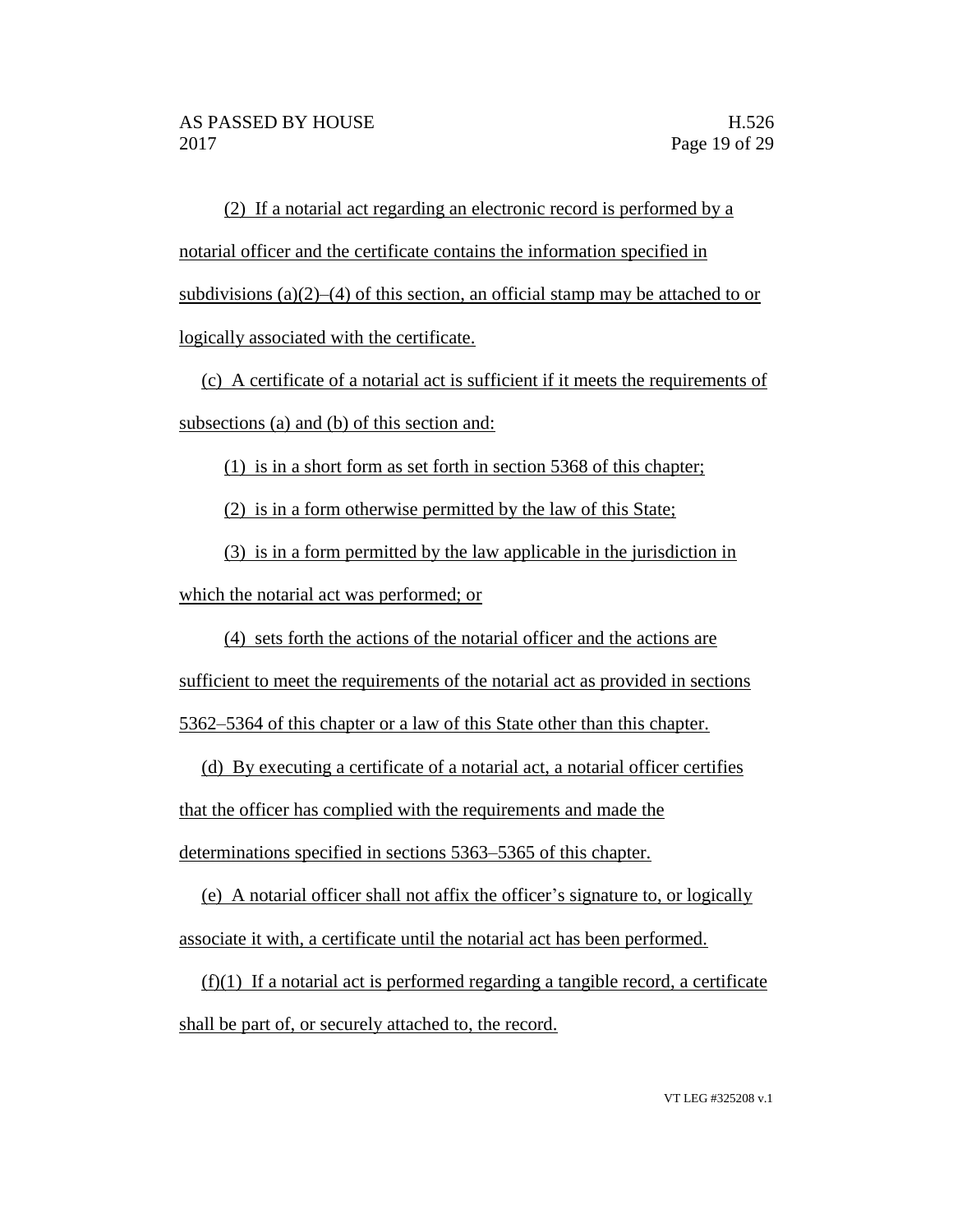(2) If a notarial act is performed regarding an electronic record, the certificate shall be affixed to, or logically associated with, the electronic record.

(3) If the Office has established standards by rule pursuant to section

5323 of this chapter for attaching, affixing, or logically associating the

certificate, the process shall conform to those standards.

# § 5368. SHORT-FORM CERTIFICATES

The following short-form certificates of notarial acts shall be sufficient for

the purposes indicated, if completed with the information required by

subsections 5367(a) and (b) of this chapter:

(1) For an acknowledgment in an individual capacity:

| State of | [County] of |
|----------|-------------|
|          |             |

This record was acknowledged before me on \_\_\_\_\_\_\_\_by\_\_\_\_\_\_\_\_\_\_\_\_\_\_\_\_\_

Date Name(s) of individual(s)

Signature of notarial officer

Stamp\_[\_\_\_\_\_\_\_\_\_\_\_\_\_\_\_\_\_\_\_\_\_\_\_\_\_\_\_\_\_\_\_\_\_\_]

Title of office [My commission expires:  $\qquad \qquad$  ]

(2) For an acknowledgment in a representative capacity:

State of \_\_\_\_\_\_\_\_\_\_\_\_\_\_[County] of\_\_\_\_\_\_\_\_\_\_\_\_\_\_\_\_\_\_\_\_\_\_\_\_\_\_\_\_\_\_

This record was acknowledged before me on by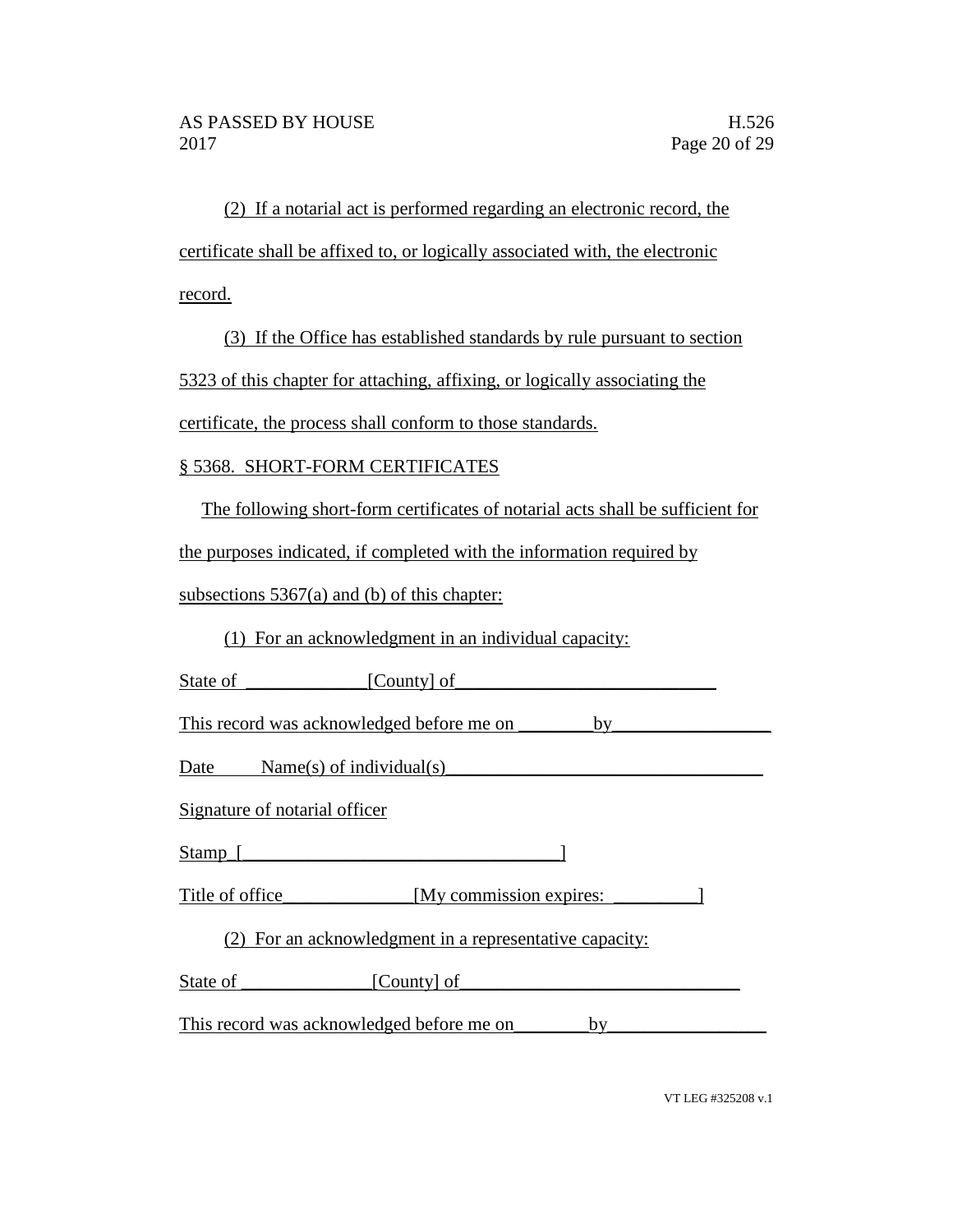|      | Date Name(s) of individual(s)                                                                                                                                                                              |
|------|------------------------------------------------------------------------------------------------------------------------------------------------------------------------------------------------------------|
|      |                                                                                                                                                                                                            |
|      |                                                                                                                                                                                                            |
|      | whom record was executed).                                                                                                                                                                                 |
|      | Signature of notarial officer                                                                                                                                                                              |
|      | $Stamp$ $\lceil$                                                                                                                                                                                           |
|      | Title of office My commission expires:                                                                                                                                                                     |
|      | (3) For a verification on oath or affirmation:                                                                                                                                                             |
|      | State of [County] of <b>County</b> County of <b>County</b> County of <b>County COUNTY COUNTY COUNTY COUNTY COUNTY COUNTY COUNTY COUNTY COUNTY COUNTY COUNTY COUNTY COUNTY COUNTY COUNTY COUNTY COUNTY </b> |
|      | Signed and sworn to (or affirmed) before me on                                                                                                                                                             |
|      | $\mathbf{b}$ y                                                                                                                                                                                             |
|      | Date Party                                                                                                                                                                                                 |
|      | Name(s) of individual(s) making statement                                                                                                                                                                  |
|      | Signature of notarial officer                                                                                                                                                                              |
|      |                                                                                                                                                                                                            |
|      | Title of office [My commission expires: 1]                                                                                                                                                                 |
|      | (4) For witnessing or attesting a signature:                                                                                                                                                               |
|      | State of [County] of <b>County</b> County <b>COUL</b>                                                                                                                                                      |
|      | Signed [or attested] before me on<br>by                                                                                                                                                                    |
| Date | Name(s) of individual(s)                                                                                                                                                                                   |
|      | Signature of notarial officer                                                                                                                                                                              |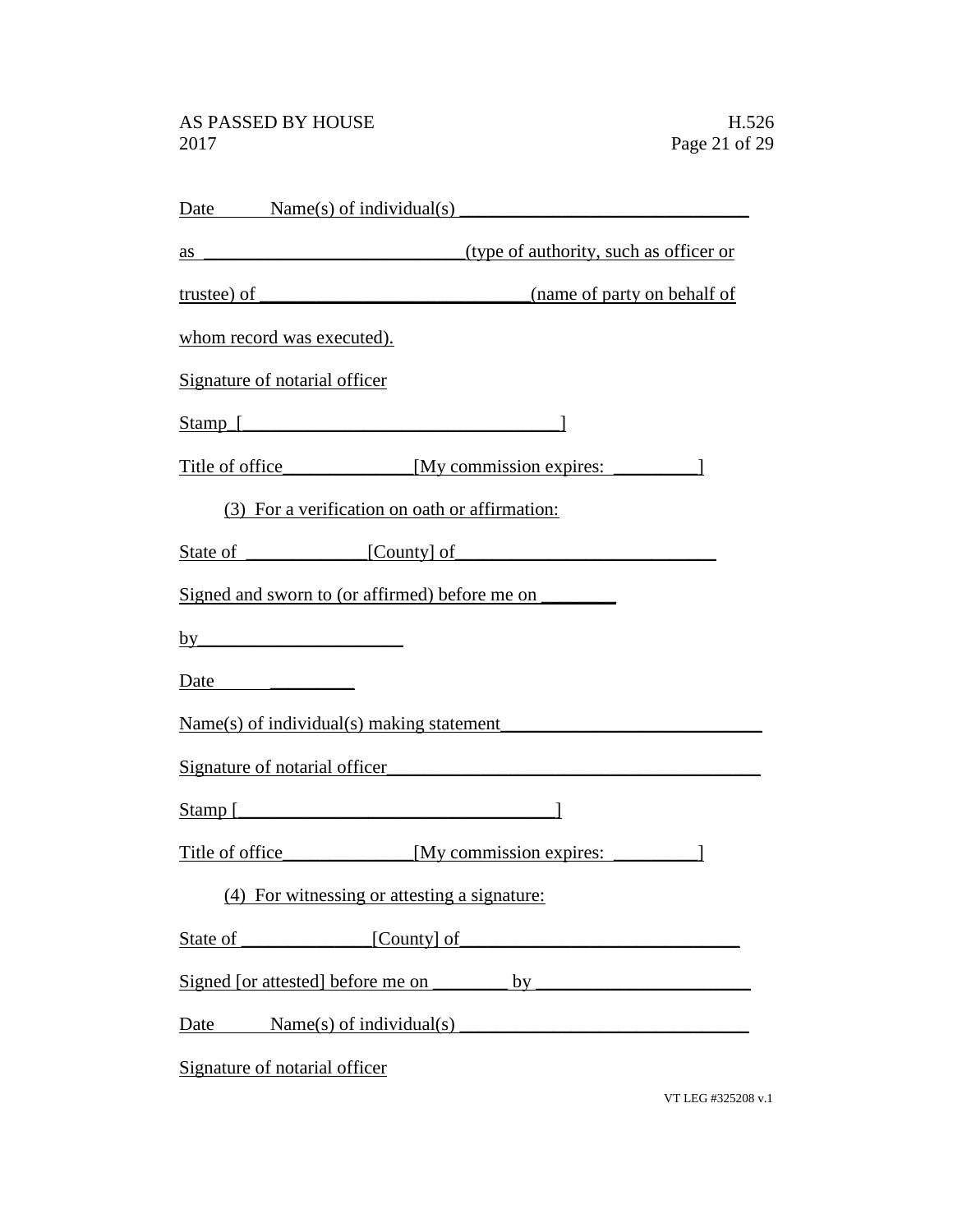|                               | $Stamp$ $\lceil$                                                                                                                                                                                                               |
|-------------------------------|--------------------------------------------------------------------------------------------------------------------------------------------------------------------------------------------------------------------------------|
|                               | Title of office My commission expires:                                                                                                                                                                                         |
|                               | (5) For certifying a copy of a record:                                                                                                                                                                                         |
|                               | State of County of County of                                                                                                                                                                                                   |
|                               | I certify that this is a true and correct copy of a record in the possession                                                                                                                                                   |
|                               | $\underline{\text{of}}$                                                                                                                                                                                                        |
|                               |                                                                                                                                                                                                                                |
| Signature of notarial officer |                                                                                                                                                                                                                                |
|                               | Stamp [ 1 and 1 and 2 and 2 and 2 and 2 and 2 and 2 and 2 and 2 and 2 and 2 and 2 and 2 and 2 and 2 and 2 and 2 and 2 and 2 and 2 and 2 and 2 and 2 and 2 and 2 and 2 and 2 and 2 and 2 and 2 and 2 and 2 and 2 and 2 and 2 an |
|                               | Title of office [My commission expires: 1]                                                                                                                                                                                     |
| § 5369. OFFICIAL STAMP        |                                                                                                                                                                                                                                |
|                               | The official stamp of a notary public shall:                                                                                                                                                                                   |
|                               | (1) include the notary public's name, jurisdiction, and other information                                                                                                                                                      |
| required by the Office; and   |                                                                                                                                                                                                                                |
|                               | (2) be capable of being copied together with the record to which it is                                                                                                                                                         |
|                               | affixed or attached or with which it is logically associated.                                                                                                                                                                  |
| § 5370. STAMPING DEVICE       |                                                                                                                                                                                                                                |
|                               | (a) A notary public is responsible for the security of the notary public's                                                                                                                                                     |
|                               | stamping device and shall not allow another individual to use the device to                                                                                                                                                    |
| perform a notarial act.       |                                                                                                                                                                                                                                |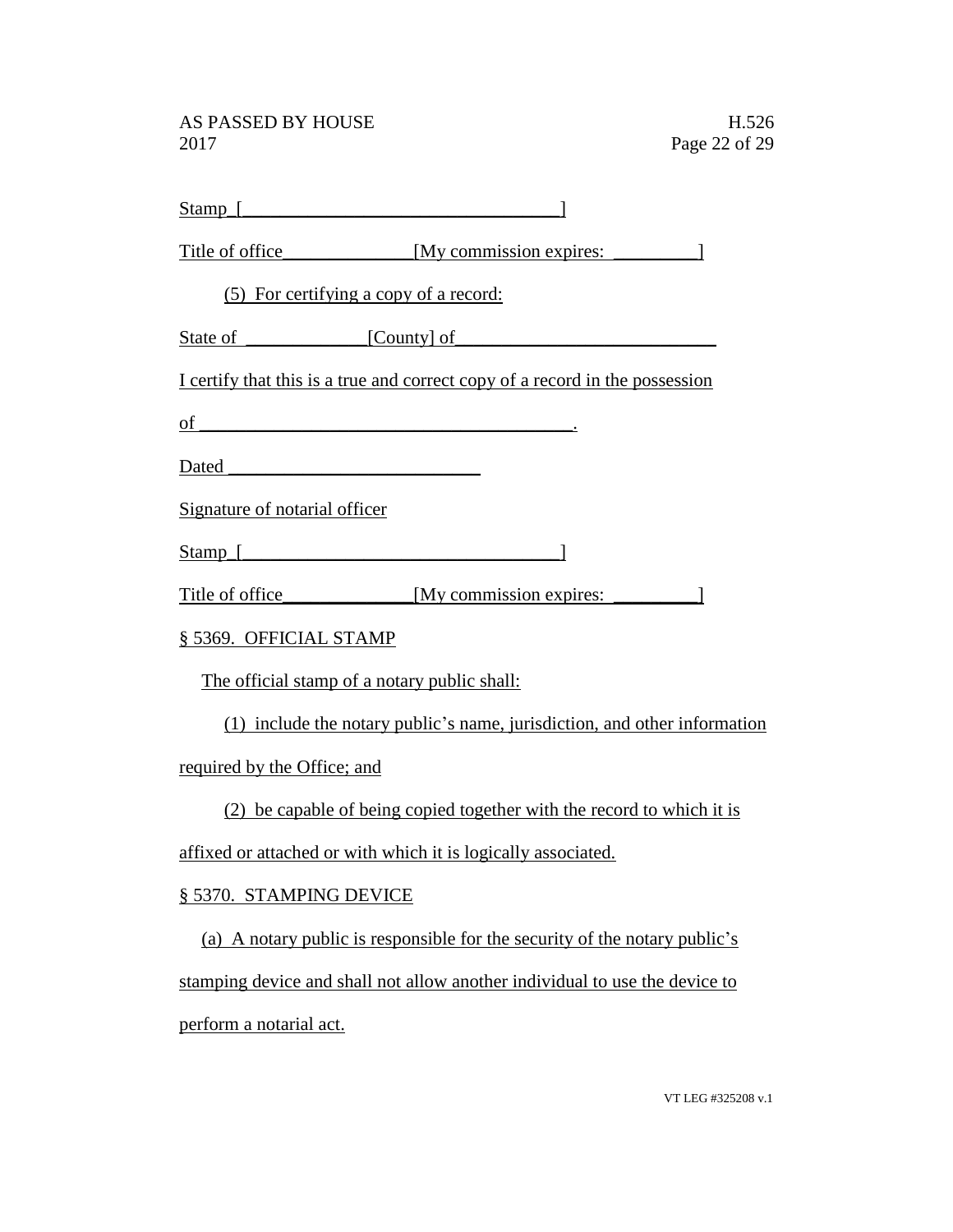(b) If a notary public's stamping device is lost or stolen, the notary public or the notary public's personal representative or guardian shall notify promptly the Office on discovering that the device is lost or stolen.

## § 5371. NOTIFICATION REGARDING PERFORMANCE OF NOTARIAL

#### ACT ON ELECTRONIC RECORD; SELECTION OF

#### TECHNOLOGY

(a) A notary public may select one or more tamper-evident technologies to perform notarial acts with respect to electronic records. A person shall not require a notary public to perform a notarial act with respect to an electronic record with a technology that the notary public has not selected.

(b) Before a notary public performs the notary public's initial notarial act with respect to an electronic record, the notary public shall notify the Office that the notary public will be performing notarial acts with respect to electronic records and identify the technology the notary public intends to use. If the Office has established standards by rule for approval of technology pursuant to section 5323 of this chapter, the technology shall conform to the standards. If the technology conforms to the standards, the Office shall approve the use of the technology.

#### § 5372. AUTHORITY TO REFUSE TO PERFORM NOTARIAL ACT

(a) A notarial officer may refuse to perform a notarial act if the officer is not satisfied that: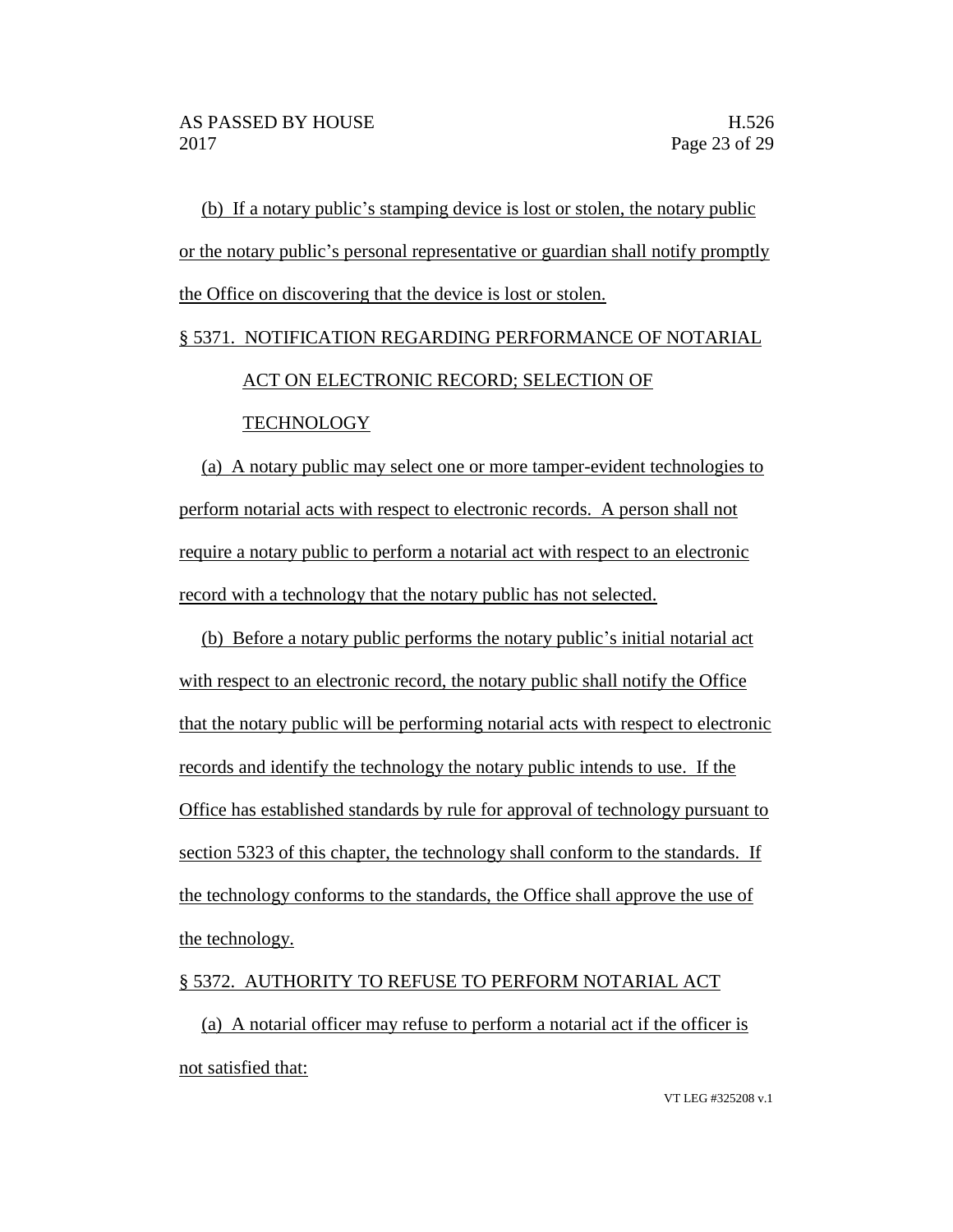(1) the individual executing the record is competent or has the capacity to execute the record; or

(2) the individual's signature is knowingly and voluntarily made.

(b) A notarial officer may refuse to perform a notarial act unless refusal is prohibited by law other than this chapter.

# § 5373. VALIDITY OF NOTARIAL ACTS

(a) Except as otherwise provided in subsection 5372(b) of this chapter, the failure of a notarial officer to perform a duty or meet a requirement specified in this chapter shall not invalidate a notarial act performed by the notarial officer.

(b) The validity of a notarial act under this chapter shall not prevent an aggrieved person from seeking to invalidate the record or transaction that is the subject of the notarial act or from seeking other remedies based on law of this State other than this chapter or law of the United States.

(c) This section does not validate a purported notarial act performed by an individual who does not have the authority to perform notarial acts.

# § 5374. NOTARIAL ACT IN ANOTHER STATE

(a) A notarial act performed in another state has the same effect under the law of this State as if performed by a notarial officer of this State, if the act performed in that state is performed by:

(1) a notary public of that state;

(2) a judge, clerk, or deputy clerk of a court of that state; or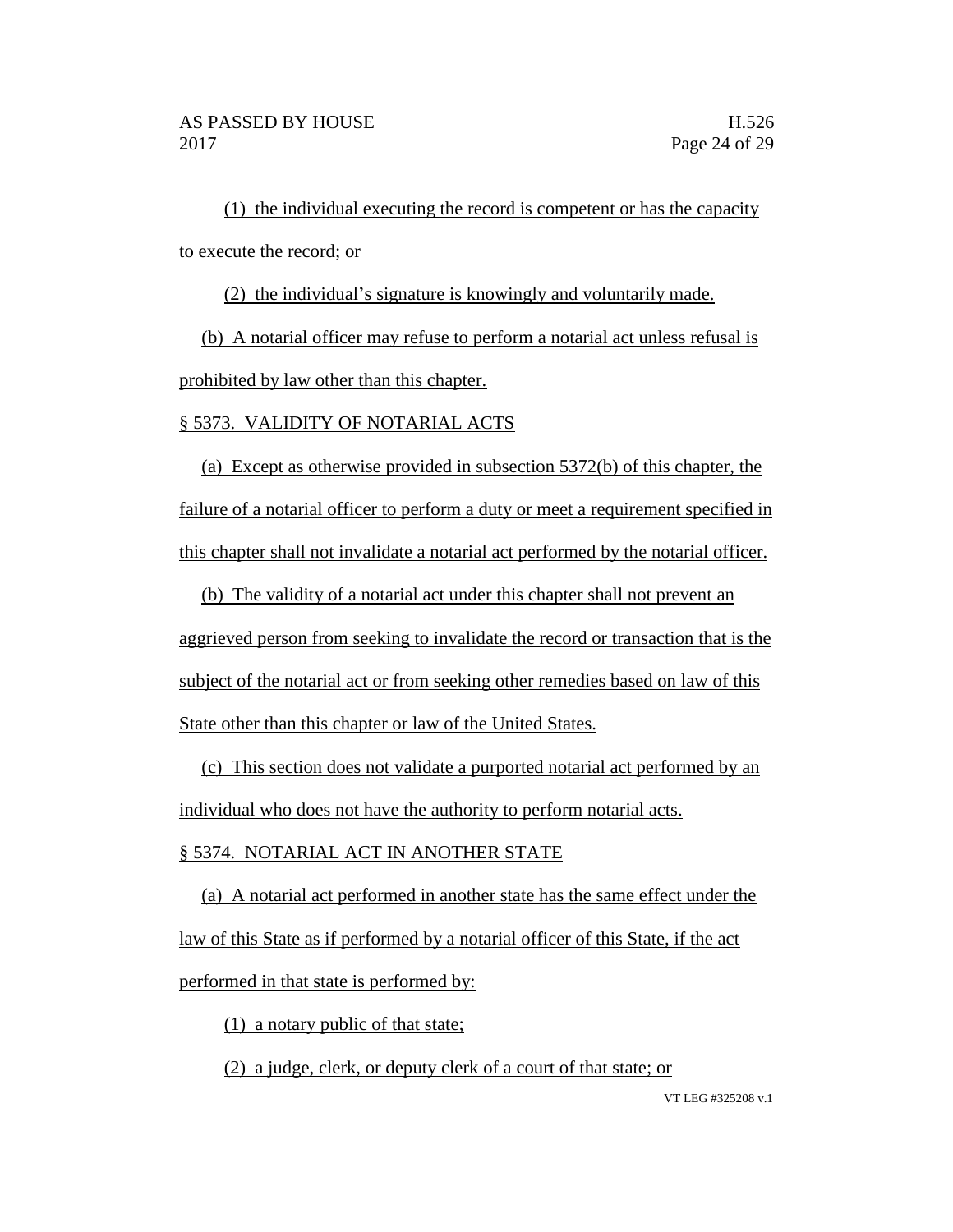(3) any other individual authorized by the law of that state to perform the notarial act.

(b) The signature and title of an individual performing a notarial act in another state are prima facie evidence that the signature is genuine and that the individual holds the designated title.

(c) The signature and title of a notarial officer described in subdivision  $(a)(1)$  or  $(2)$  of this section conclusively establish the authority of the officer to perform the notarial act.

# § 5375. NOTARIAL ACT UNDER AUTHORITY OF FEDERALLY

# RECOGNIZED INDIAN TRIBE

(a) A notarial act performed under the authority and in the jurisdiction of a federally recognized Indian tribe has the same effect as if performed by a notarial officer of this State, if the act performed in the jurisdiction of the tribe is performed by:

(1) a notary public of the tribe;

(2) a judge, clerk, or deputy clerk of a court of the tribe; or

(3) any other individual authorized by the law of the tribe to perform the notarial act.

(b) The signature and title of an individual performing a notarial act under the authority of and in the jurisdiction of a federally recognized Indian tribe are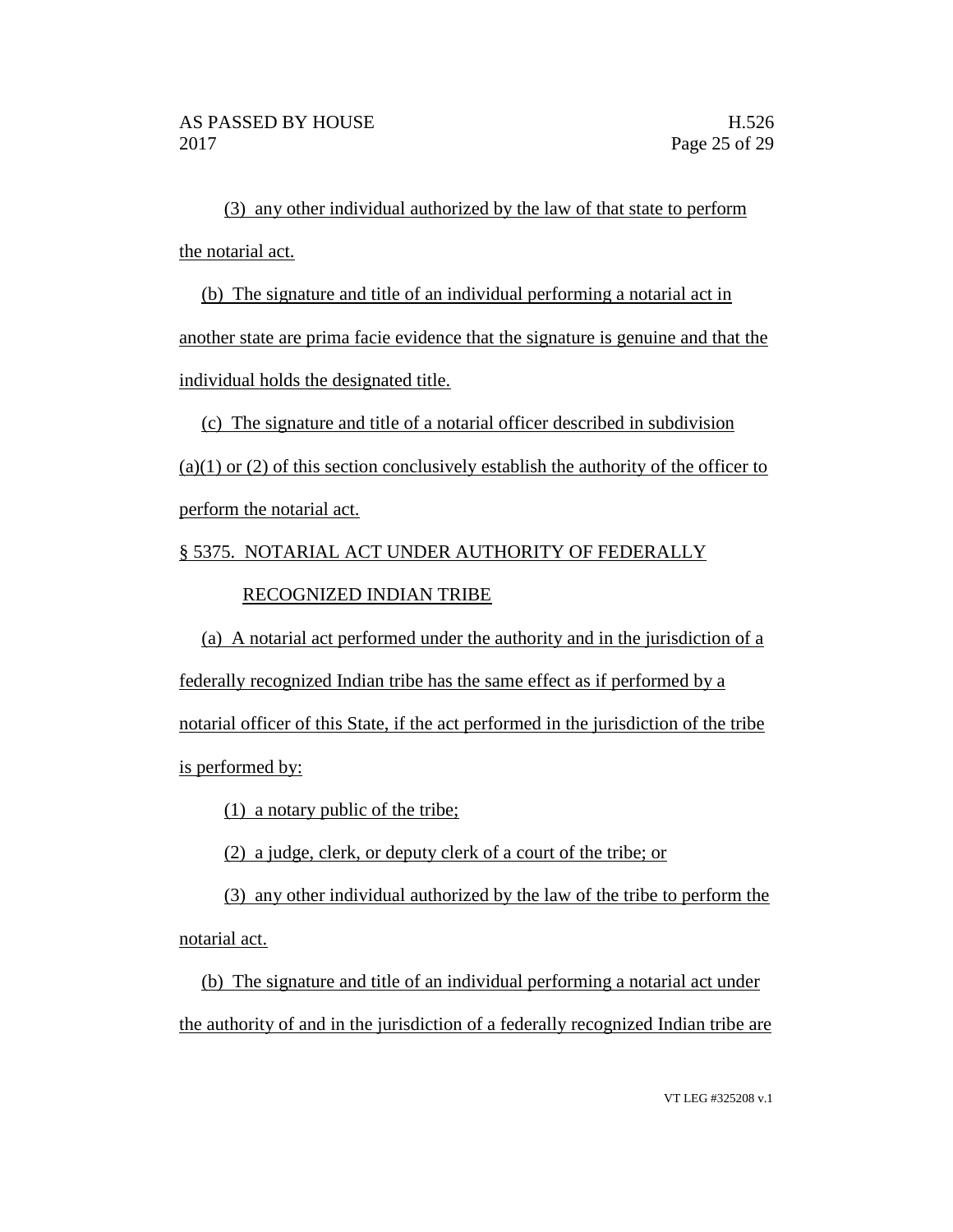prima facie evidence that the signature is genuine and that the individual holds the designated title.

(c) The signature and title of a notarial officer described in subdivision

(a)(1) or (2) of this section conclusively establish the authority of the officer to perform the notarial act.

# § 5376. NOTARIAL ACT UNDER FEDERAL AUTHORITY

(a) A notarial act performed under federal law has the same effect under the law of this State as if performed by a notarial officer of this State, if the act performed under federal law is performed by:

(1) a judge, clerk, or deputy clerk of a court;

(2) an individual in military service or performing duties under the

authority of military service who is authorized to perform notarial acts under federal law;

(3) an individual designated a notarizing officer by the U.S. Department of State for performing notarial acts overseas; or

(4) any other individual authorized by federal law to perform the notarial act.

(b) The signature and title of an individual acting under federal authority and performing a notarial act are prima facie evidence that the signature is genuine and that the individual holds the designated title.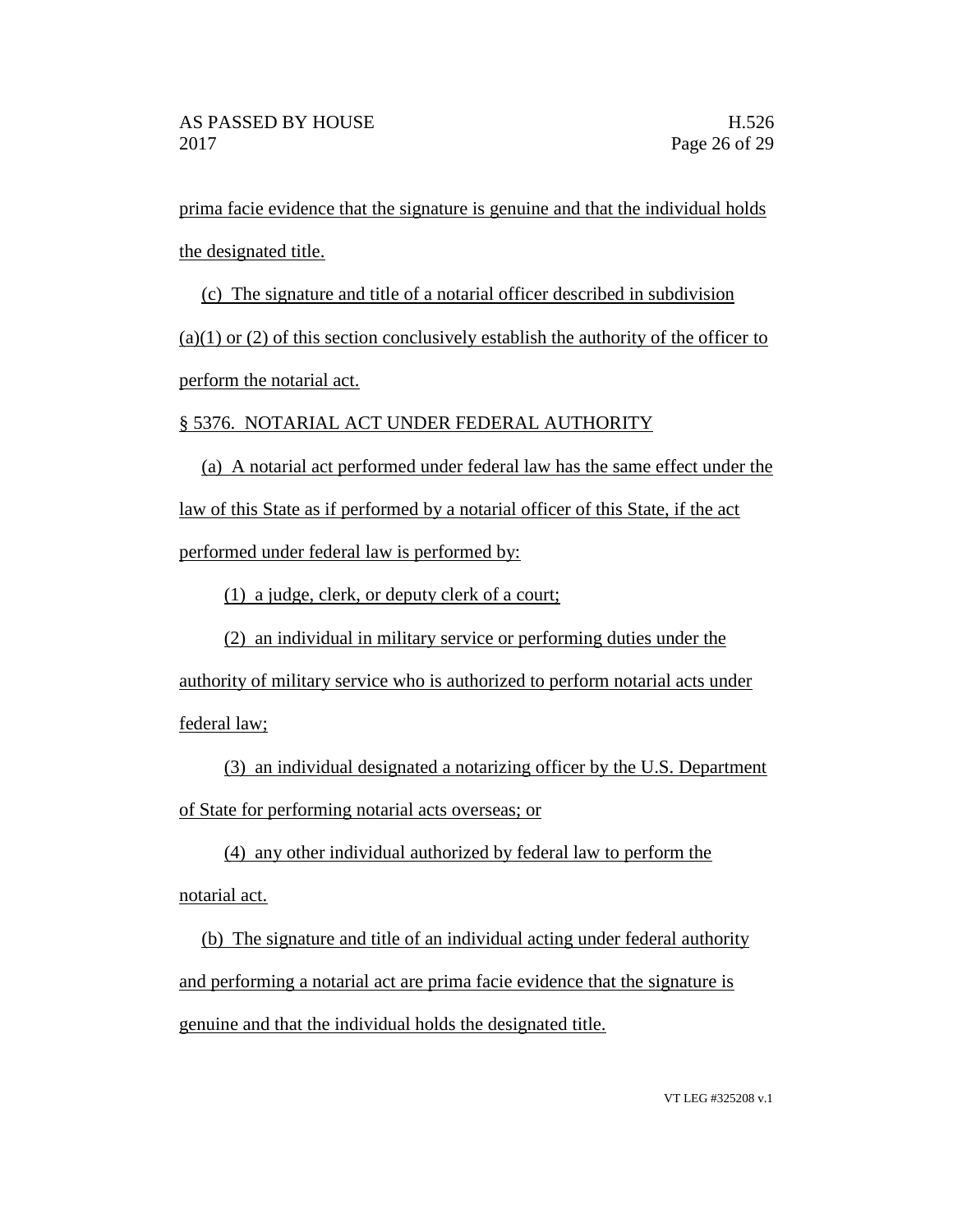(c) The signature and title of an officer described in subdivision  $(a)(1)$ ,  $(2)$ , or (3) of this section shall conclusively establish the authority of the officer to perform the notarial act.

# § 5377. EVIDENCE OF AUTHENTICITY OF NOTARIAL ACT

## PERFORMED IN THIS STATE

(a) The authenticity of the official notarial seal and signature of a notary may be evidenced by either:

(1) A certificate of authority from the Secretary of State authenticated as necessary.

(2) An apostille from the Secretary of State in the form prescribed by the Hague convention of October 5, 1961 abolishing the requirement of legalization of foreign public documents.

(b) An apostille as specified by the Hague convention shall be attached to any document that requires authentication and that is sent to a nation that has signed and ratified this convention.

## § 5378. FOREIGN NOTARIAL ACT

(a) In this section, "foreign state" means a government other than the United States, a state, or a federally recognized Indian tribe.

VT LEG #325208 v.1 (b) If a notarial act is performed under authority and in the jurisdiction of a foreign state or constituent unit of the foreign state or is performed under the authority of a multinational or international governmental organization, the act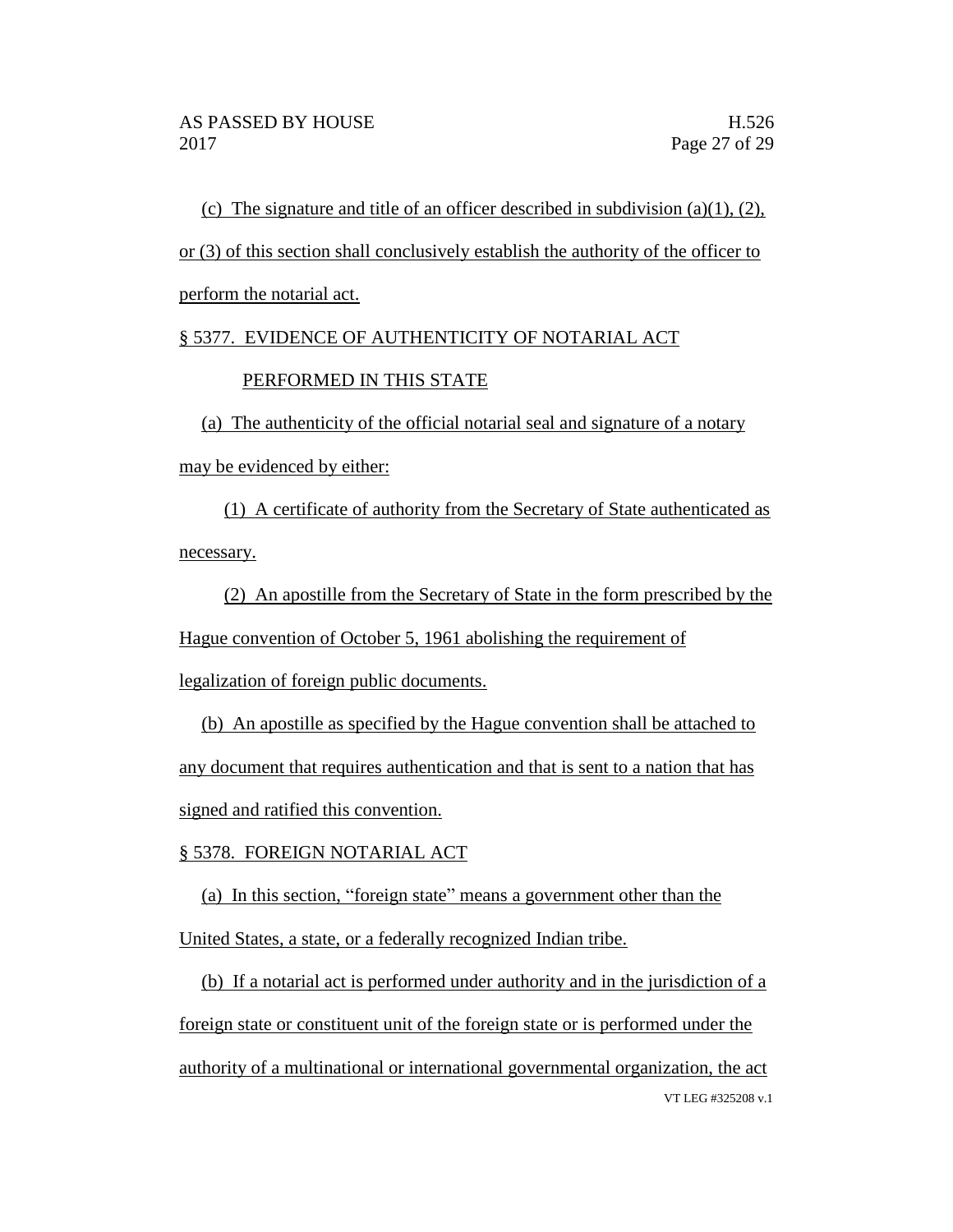has the same effect under the law of this State as if performed by a notarial officer of this State.

(c) If the title of office and indication of authority to perform notarial acts in a foreign state appears in a digest of foreign law or in a list customarily used as a source for that information, the authority of an officer with that title to perform notarial acts is conclusively established.

(d) The signature and official stamp of an individual holding an office described in subsection (c) of this section are prima facie evidence that the signature is genuine and the individual holds the designated title.

(e) An apostille in the form prescribed by the Hague Convention of October 5, 1961, and issued by a foreign state party to the Convention conclusively establishes that the signature of the notarial officer is genuine and that the officer holds the indicated office.

(f) A consular authentication issued by an individual designated by the U.S. Department of State as a notarizing officer for performing notarial acts overseas and attached to the record with respect to which the notarial act is performed conclusively establishes that the signature of the notarial officer is genuine and that the officer holds the indicated office.

Sec. 2. REPEAL

The following are repealed:

(1) 24 V.S.A. chapter 5, subchapter 9 (notaries public);